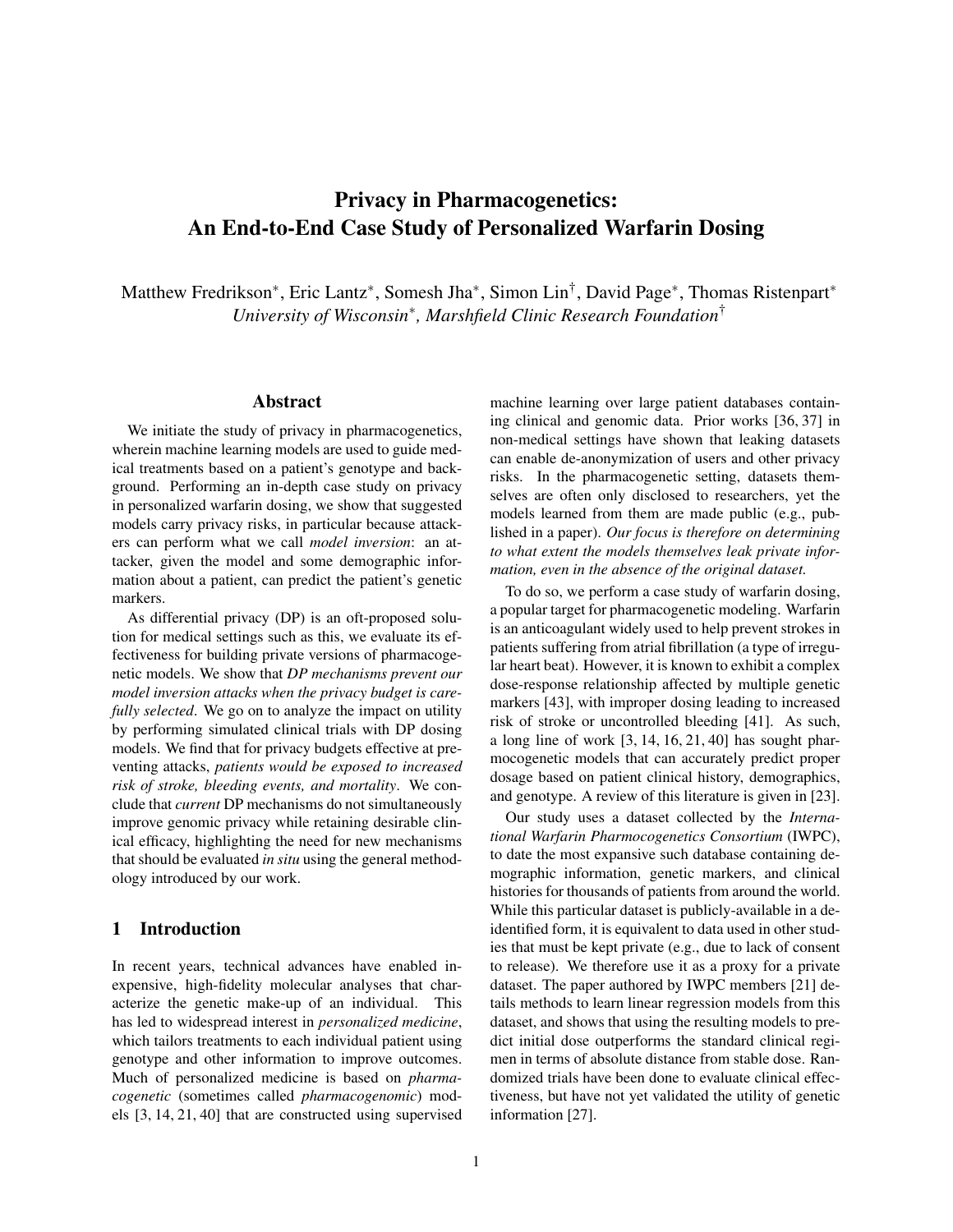

Figure 1: Mortality risk (relative to current clinical practice) for, and VKORC1 genotype disclosure risk of,  $\varepsilon$ -differentially private linear regression (LR) used for warfarin dosing (over five values of  $\varepsilon$ , curves are interpolated). Dashed lines correspond to non-private linear regression.

Model inversion. We study the degree to which these models leak sensitive information about patient genotype, which would pose a danger to genomic privacy. To do so, we investigate *model inversion attacks* in which an adversary, given a model trained to predict a specific variable, uses it to make predictions of unintended (sensitive) attributes used as input to the model (i.e., an attack on the privacy of attributes). Such attacks seek to take advantage of correlation between the target, unknown attributes (in our case, demographic information) and the model output (warfarin dosage). A priori it is unclear whether a model contains enough exploitable information about these correlations to mount an inversion attack, and it is easy to come up with examples of models for which attackers will not succeed.

We show, however, that warfarin models do pose a privacy risk (Section 3). To do so, we provide a general model inversion algorithm that is optimal in the sense that it minimizes the attacker's *expected misprediction rate* given the available information. We find that when one knows a target patient's background and stable dosage, their genetic markers are predicted with significantly better accuracy (up to 22% better) than guessing based on marginal distributions. In fact, *it does almost as well as regression models specifically trained to predict these markers (only ˜5% worse)*, suggesting that model inversion can be nearly as effective as learning in an "ideal" setting. Lastly, the inverted model performs measurably better for members of the training cohort than others (yielding an increased 4% accuracy) indicating a leak of information specifically about those patients.

Role of differential privacy. Differential privacy (DP) is a popular framework for designing statistical release mechanisms, and is often proposed as a solution to privacy concerns in medical settings [10, 12, 45, 47]. DP is parameterized by a value  $\varepsilon$  (sometimes referred to as the *privacy budget*), and a DP mechanism guarantees that the likelihood of producing any particular output from an input cannot vary by more than a factor of  $e^{\varepsilon}$  for "similar" inputs differing in only one subject.

Following this definition in our setting, DP guarantees protection against attempts to infer whether a subject was included in the training set used to derive a machine learning model. It does *not* explicitly aim to protect attribute privacy, which is the target of our model inversion attacks. However, others have motivated or designed DP mechanisms with the goal of ensuring the privacy of patients' diseases [15], features on users' social network profiles [33], and website visits in network traces [38] all of which relate to attribute privacy. Furthermore, recent theoretical work [24] has shown that in some settings, including certain applications of linear regression, incorporating noise into query results preserves attribute privacy. This led us to ask: can *genomic* privacy benefit from the application of DP mechanisms in our setting?

To answer this question, we performed the first endto-end evaluation of DP in a medical application (Section 5). We employ two recent algorithms on the IWPC dataset: the *functional mechanism* of Zhang *et al.* [47] for producing private linear regression models, and Vinterbo's *privacy-preserving projected histograms* [44] for producing differentially-private synthetic datasets, over which regression models can be trained. These algorithms represent the current state-of-the-art in DP mechanisms for their respective models, with performance reported by the authors that exceeds previous DP mechanisms designed for similar tasks.

On one end of our evaluation, we apply a model inverter to quantify the amount of information leaked about patient genetic markers by  $\varepsilon$ -DP versions of the IWPC model. On the other end, we quantify the impact of ε on patient outcomes, performing *simulated clinical trials* via techniques widely used in the medical literature [4, 14, 18, 19]. Our main results, a subset of which are shown in Figure 1, show a clear trade-off between patient outcomes and privacy:

• *"Small* ε*"-DP protects genomic privacy*: Even though DP was not specifically designed to protect attribute privacy, we found that for sufficiently small  $\varepsilon \leq 1$ ), genetic markers cannot be accurately predicted (see the line labeled "Disclosure, private LR" in Figure 1), and there is no discernible difference between the model inverter's performance on the training and validation sets. However, this effect quickly vanishes as  $\varepsilon$  increases, where genotype is predicted with up to 58% accuracy (0.76 AUCROC). This is significantly (22%) better than the 36% accuracy one achieves without the models, and not far below (5%) the "best possible" performance of a non-private regression model trained to predict the same genotype using IWPC data.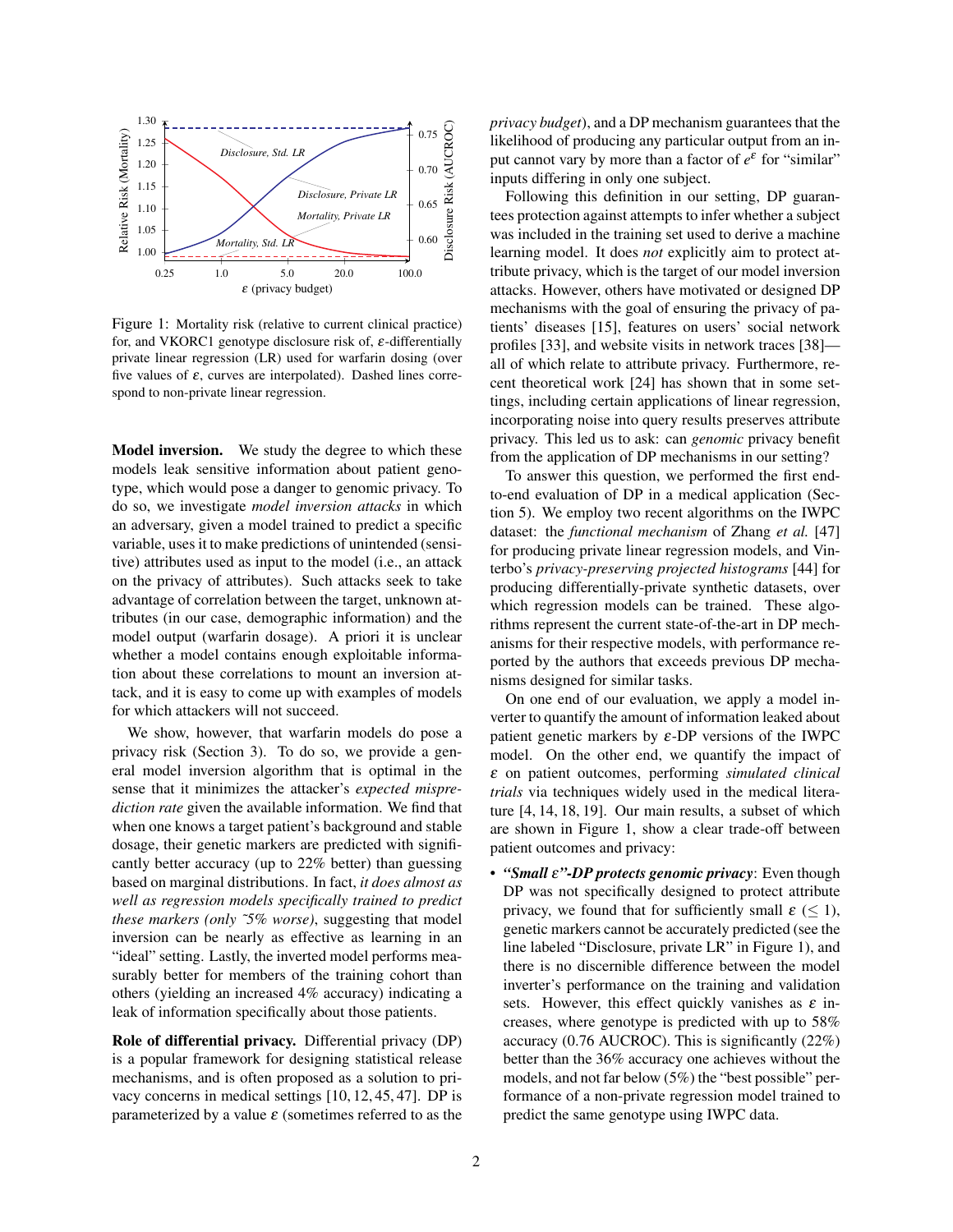• *Current DP mechanisms harm clinical efficacy*: Our simulated clinical trials reveal that for  $\epsilon$  < 5 the risk of fatalities or other negative outcomes increases significantly (up to  $1.26 \times$ ) compared to the current clinical practice, which uses non-personalized, fixed dosing and so leaks no information at all. Note that the range of  $\varepsilon$  ( $>$  5) that provides clinical utility not only fails to protect genomic privacy, but are commonly assumed to provide insufficient DP guarantees as well. (See the line labeled "Mortality, private LR" in Figure 1.)

Put simply: our analysis indicates that in this setting where utility is paramount, the best known mechanisms for our application do not give an  $\varepsilon$  for which state-ofthe-art DP mechanisms can be reasonably employed.

Implications of our results. Our results suggest that there is still much to learn about pharmacogenetic privacy. Differential privacy is suited to settings in which *privacy and utility requirements are not fundamentally at odds*, and can be balanced with an appropriate privacy budget. Although the mechanisms we studied do not properly strike this balance, future mechanisms may be able to do so—the *in situ* methodology given in this paper may help to guide such efforts. In settings where privacy and utility *are* fundamentally at odds, release mechanisms of any kind will fail, and restrictive access control policies may be the best answer. The model inversion techniques outlined here can help to identify these situations, and quantify the risks.

## 2 Background

Warfarin and Pharmacogenetics Warfarin, also known in the United States by the brand name Coumadin, is a widely prescribed anticoagulant medication. It is used to treat patients suffering from cardiovasvular problems, including atrial fibrillation (a type of irregular heart beat) and heart valve replacement. By reducing the tendency of blood to clot, at appropriate dosages it can reduce risk of clotting events, particularly stroke. Unfortunately, warfarin is also very difficult to dose: proper dosages can differ by an order of magnitude between patients, and this has led to warfarin's status as one of the leading causes of drug-related adverse events in the United States [26]. Underestimating the dose can result in failure to prevent the condition the drug was prescribed to treat. Overestimating the dose can, just as seriously, lead to uncontrolled bleeding events because the drug interferes with clotting. Because of these risks, in existing clinical practice patients starting on warfarin are given a fixed initial dose but then must visit a clinic many times over the first few weeks or months of treatment in order to determine the correct dosage which gives the desired therapeutic effect.

Stable dose is assessed clinically by measuring the time it takes for blood to clot, called prothrombin time. This measure is standardized between different manufacturers as an international normalized ratio (INR). Based on the patient's indication for (i.e., the reason to prescribe) warfarin, a clinician determines a target INR range. After the fixed initial dose, later doses are modified until the patient's INR is within the desired range and maintained at that level. INR in the absence of anticoagulation therapy is approximately 1, while the desired INR for most patients in anticoagulation therapy is in the range 2–3 [5]. INR is the response measured by the physiological model used in our simulations in Section 5.

Genetic variability among patients is known to play an important role in determining the proper dose of warfarin [23]. Polymorphisms in two genes, VKORC1 and CYP2C9, are associated with the mechanism with which the body metabolizes the drug, which in turn affects the dose required to reach a given concentration in the blood. Warfarin works by interfering with the body's ability to recycle vitamin K, which is used to regulate blood coagulation. VKORC1, part of the vitamin K epoxide reductase complex, is a component of the vitamin K cycle. CYP2C9 encodes for a variant of cytochrome P450, a family of proteins which oxidize a variety of medications. Since each person has two copies of each gene, there are several combinations of variants possible. Following the IWPC paper [21], we represent VKORC1 polymorphisms by single nucleotide polymorphism (SNP) rs9923231, which is either G (common variant) or A (uncommon variant), resulting in three combinations G/G, A/G, or A/A. Similarly, CYP2C9 variants are \*1 (most common), \*2, or \*3, resulting in 6 combinations.

Taken together with age and height, Sconce *et al.* [40] demonstrated that CYP2C9 and VKORC1 account for 54% of the total warfarin dose requirement variability. In turn, a large literature (over 50 papers as of early 2013) has sought pharmacogenetic algorithms that predict proper dose by taking advantage of patient genetic markers for CYP2C9 and VKORC1, together with demographic information and clinical history (e.g., current medications). These typically involve learning a simple predictive model of stable dose from previously obtained outcomes. We focus on the IWPC algorithm [21], a study resulting in production of a linear regression model that, when used to predict the initial dosage, has been shown to provide improved outcomes in simulated clinical trials using the IWPC dataset discussed below. Interestingly, linear regression performed as well or better than a wide variety of other, more complex machine learning techniques. Some pharmacogenetic algorithms for warfarin are currently also undergoing (real) clinical trials [1].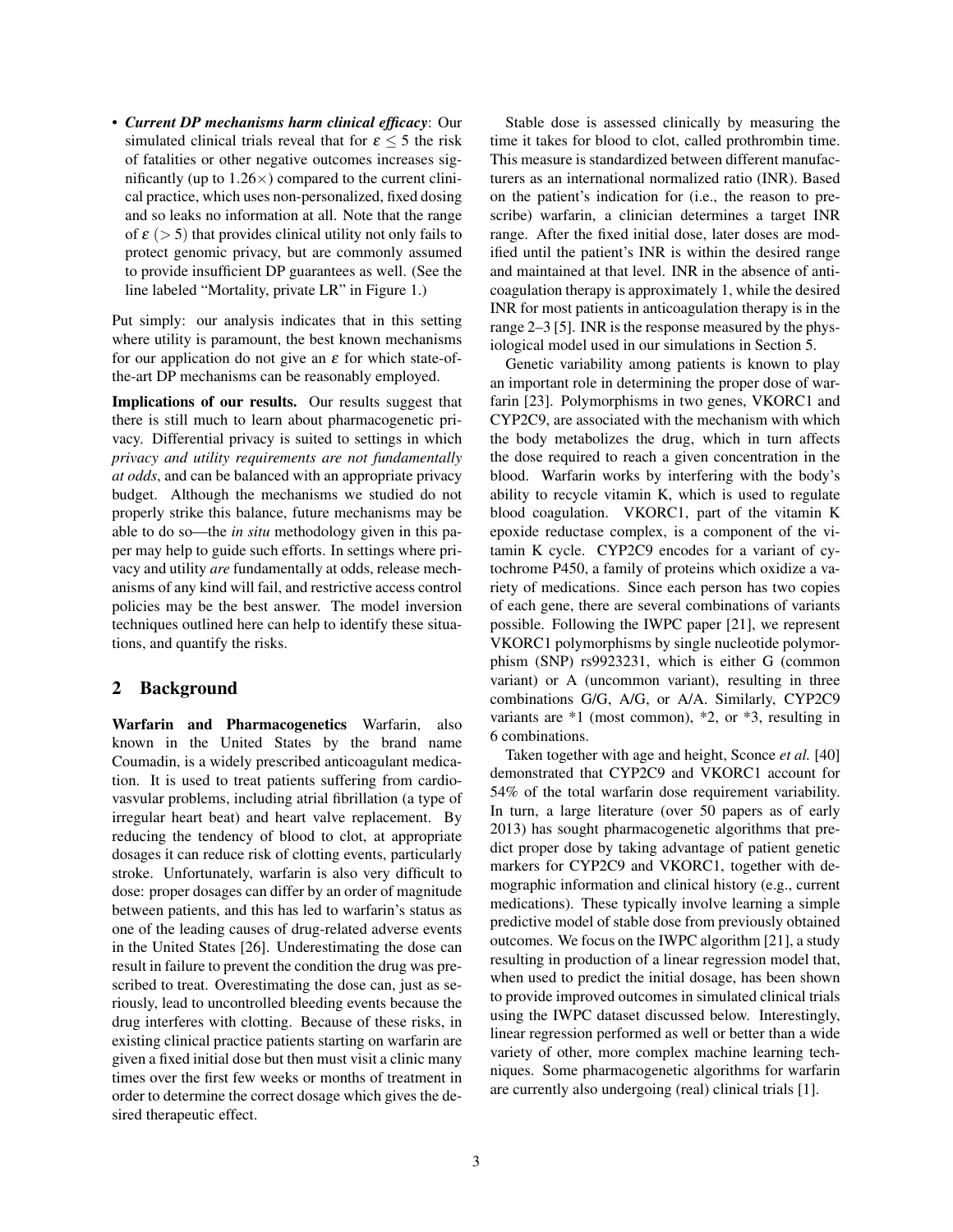Dataset The IWPC [21] collected data on patients who were prescribed warfarin from 21 sites in 9 countries on 4 continents. The data was curated by staff at the Pharmacogenomics Knowledge Base [2], and each site obtained informed consent to use de-identified data from patients prior to the study. Because the dataset contains no protected health information, and the Pharmacogenomics Knowledge Base has since made the dataset publicly available for research purposes, it is exempt from institutional review board review. However, the type of data contained in the IWPC dataset is equivalent to many other medical datasets that have not been released publicly [3, 7, 16, 40], and are considered private.

Each patient was genotyped for at least one SNP in VKORC1, and for variants of CYP2C9. In addition, other information such as age, height, weight, race, and other medications was collected. The outcome variable is the stable therapeutic dose of warfarin, defined as the steady-state dose that led to stable anticoagulation levels. The patients in our dataset were restricted to those with target INR in the range 2–3 (the vast majority of patients), as is standard practice with most studies of warfarin dosing efficacy [3, 14]. We divided the data into two cohorts based on those used in IWPC [21]. The first (training) cohort was used to build a set of pharmacogenetic dosing algorithms. The second (validation) cohort was used to test privacy attacks as well as draw samples for the clinical simulations. To make the data suitable for regression we removed all patients missing CYP2C9 or VKORC1 genotype, normalized the data to the range [- 1,1], converted all nominal attributes into binary-valued numeric attributes, and scaled each row into the unit sphere. Our eventual training cohort consisted of 2644 patients, and our validation cohort of 853 patients, and corresponds to the same training-validation split used by IWPC (but without the missing values used in the IWPC split).

## 3 Privacy of Pharmacogenetic Models

In this section we investigate the risks involved in releasing regression models trained over private data, using models that predict warfarin dose as our case study. We consider a setting where an adversary is given access to such a model, the warfarin dosage of an individual, some rudimentary information about the data set, and possibly some additional attributes about that individual. The adversary's goal is to predict one of the *genotype* attributes for that individual. In order for this setting to make sense, the genotype attributes, warfarin dose, and other attributes known to the adversary must all have been in the private data set. We emphasize that the techniques introduced can be applied more generally, and save as future work investigating other pharmacogenetic settings.

# 3.1 Attack Model

We assume an adversary who employs an inference algorithm  $A$  to discover the genotype (in our experiments, either CYP2C9 or VKORC1) of a target individual  $\alpha$ . The adversary has access to a linear model *f* trained over a dataset *D* drawn i.i.d. from an unknown prior distribution *p*. *D* has domain  $X \times Y$ , where  $X = X_1, \ldots, X_d$  is the domain of possible *attributes* and *Y* is the domain of the *response.*  $\alpha$  is represented by a single row in *D*,  $(\mathbf{x}^{\alpha}, y^{\alpha})$ , and the attribute learned by the adversary is referred to as the *target attribute*  $\mathbf{x}_t^{\alpha}$ .

In addition to  $f$ , the adversary has access to marginals<sup>1</sup>  $p_{1,\dots,d,y}$  of the joint prior *p*, the dataset domain **X** × *Y*,  $\alpha$ 's stable dosage  $y^{\alpha}$  of warfrain, some information  $\pi$  about *f*'s performance (details in the following section), and either of the following subsets  $\mathbf{x}_K^{\alpha}$  of  $\alpha$ 's attributes:

- *Basic demographics*: a subset of  $\alpha$ 's demographic data, including age (binned into eight groups by the IWPC), race, height, and weight (denoted  $x_{\text{age}}^{\alpha}, x_{\text{race}}^{\alpha}, \ldots$ ). Note that this corresponds to a subset of the non-genetic attributes in *D*.
- *All background*: all of *p*'s attributes except CYP2C9 or VKORC1 genotype.

The adversary has black-box access to *f*. Unless it is clear from the context, we will specify whether *f* is the output of a DP mechanism, and which type of background information is available.

## 3.2 Model Inversion

In this section, we discuss a technique for inferring CYP2C9 and VKORC1 genotype from a model designed to predict warfarin dosing. Given a model *f* that takes inputs x and outputs a predicted stable dose *y*, the attacker seeks to build an algorithm  $A$  that takes as input some subset  $\mathbf{x}_K^{\alpha}$  of attributes (corresponding to demographic or additional background attributes from X), a known stable dose  $y^{\alpha}$ , and outputs a prediction of  $\mathbf{x}_t$  (corresponding either to CYP2C9 or VKORC1). We begin by presenting a general-purpose algorithm, and show how it can be applied to linear regression models.

A general algorithm. We present an algorithm for model inversion that is independent of the underlying model structure (Figure 2). The algorithm works by estimating the probability of a potential target attribute given the available information and the model. Its operation is straightforward: *candidate* database rows that are similar to what is known about  $\alpha$  are run *forward* through

<sup>&</sup>lt;sup>1</sup>These are commonly published in studies, and when it is clear from the context, we will drop the subscript.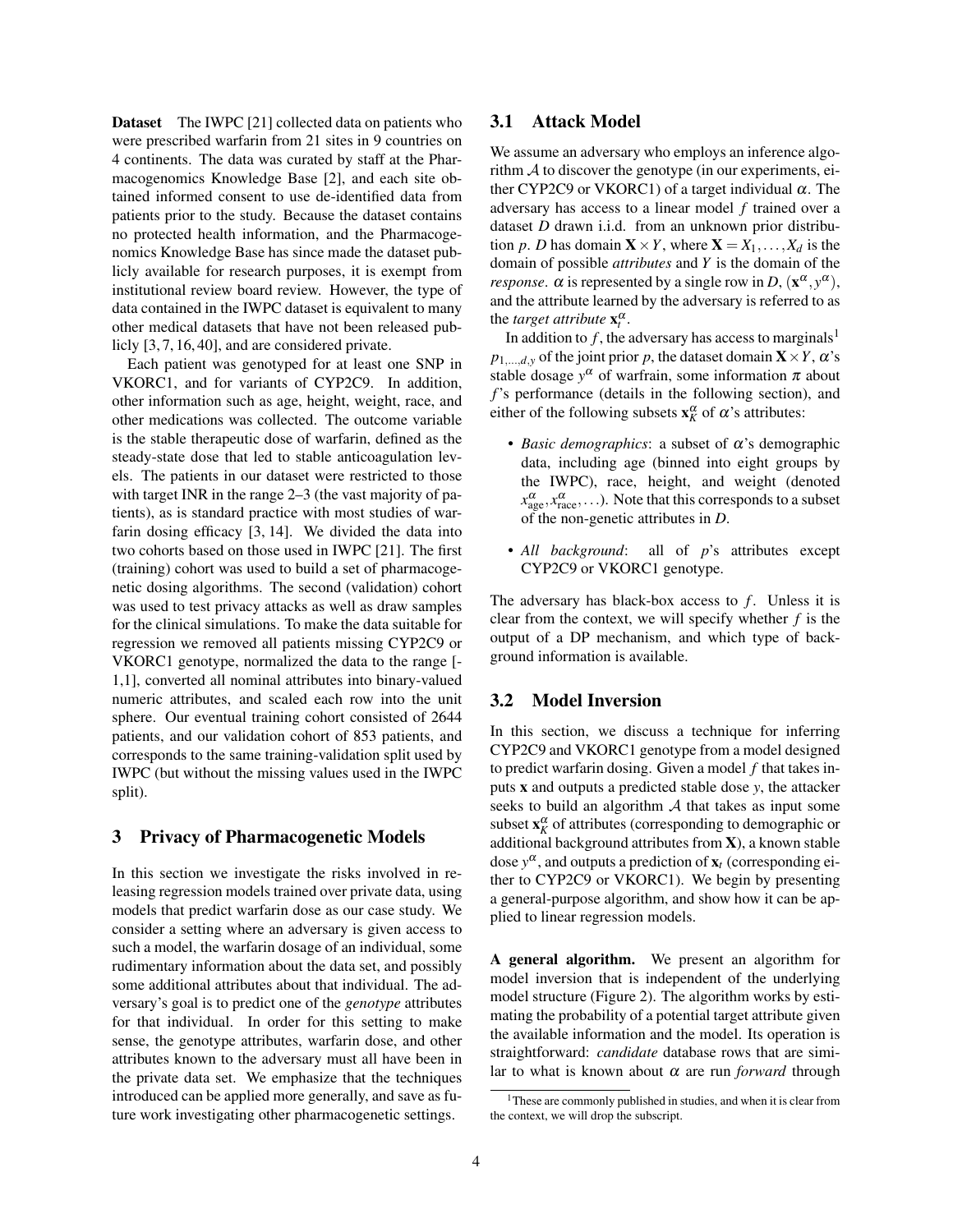1. Input:  $z_K = (x_1, \ldots, x_k, y), f, p_{1, \ldots, d, y}$ 2. Find the *feasible set*  $\hat{\mathbf{X}} \subset \mathbf{X}$ , i.e., such that  $\forall \mathbf{x} \in \hat{\mathbf{X}}$ (a) **x** matches  $z_K$  on known attributes: for  $1 \le i \le k$ ,  $x_i = x_i$ . (b) *f* evaluates to *y* as given in  $z_K$ :  $f(x) = y$ . 3. If  $|\hat{\mathbf{X}}| = 0$ , return  $\perp$ . 4. Return  $x_t$  that maximizes  $\sum_{\mathbf{x} \in \hat{\mathbf{X}} : \mathbf{x}_t = x_t} \prod_{1 \le i \le d} p_i(\mathbf{x}_i)$ 1. Input:  $\mathbf{z}_K = (x_1, \ldots, x_k, y), f, \pi, p_{1, \ldots, d, y}$ 2. Find the *feasible set*  $\hat{\mathbf{X}} \subset \mathbf{X}$ , i.e., such that  $\forall \mathbf{x} \in \hat{\mathbf{X}}$ (a) **x** matches  $\mathbf{z}_K$  on known attributes: for  $1 \le i \le k$ ,  $\mathbf{x}_i = x_i$ . 3. If  $|\hat{\mathbf{X}}| = 0$ , return  $\perp$ . 4. Return  $x_t$  that maximizes  $\sum_{\mathbf{x} \in \hat{\mathbf{X}} : \mathbf{x}_t = x_t} \pi_{y, f(\mathbf{x})} \prod_{1 \le i \le d} p_i(\mathbf{x}_i)$ 



(b)  $A_{\pi}$ : Model inversion with performance statistics  $\pi$ .



the model. Based on the known priors, and how well the model's output on that row coincides with  $\alpha$ 's known response value, the candidate rows are weighted. The target attribute with the greatest weight, computed by marginalizing the other attributes, is returned.

Below, we describe this algorithm in more detail. We derive each step by showing how to compute the *least biased* estimate of the target attribute's likelihood, which the model inversion algorithm maximizes to form a prediction. As we reason below, this approach is *optimal* in the sense that it minimizes the expected misclassification rate when the adversary has no other information (i.e., makes no further assumptions) beyond what is given in Section 3.1.

**Derivation.** We begin the description with a simpler restricted case in which the model always produces the correct response. Assume for now that *f* is *perfect*, i.e., it never makes a misprediction, and we can assume that  $f(\mathbf{x}) = y$  almost surely for any sample  $(\mathbf{x}, y)$ ; this case is covered by  $A_0$  in Figure 2. In the following, we assume the sample corresponds to the individual  $\alpha$ , and drop the superscript for clarity. Suppose the adversary wishes to learn the probability that  $\mathbf{x}_t$  takes a certain value  $x_t$ , i.e., **Pr**  $[\mathbf{x}_t = x_t | \mathbf{x}_K, y]$ , given some known attributes  $\mathbf{x}_K$ , response variable *y*, and the model *f*. Here, and in the following discussion, the probabilities in  $Pr[\cdot]$  expressions are always over draws from the unknown joint prior *p* unless stated otherwise. Let  $\hat{\mathbf{X}} = {\mathbf{x}' : \mathbf{x}'_K = \mathbf{x}_K \text{ and } f(\mathbf{x}') = \mathbf{X}'$ *y*} be the subset of **X** matching the given information  $\mathbf{x}_K$ and *y*. Then by straightforward computation,

$$
\mathbf{Pr}\left[x_t|\mathbf{x}_K,y\right] = \frac{\mathbf{Pr}\left[x_t,\mathbf{x}_K,y\right]}{\mathbf{Pr}\left[\mathbf{x}_K,y\right]} = \frac{\sum_{\mathbf{x}' \in \hat{\mathbf{X}}: \mathbf{x}'_t = x_t} p(\mathbf{x}',y)}{\sum_{\mathbf{x}' \in \hat{\mathbf{X}}} p(\mathbf{x}',y)} \quad (1)
$$

Now, the adversary does not know the true underlying joint prior *p*. He only knows the marginals  $p_{1,\dots,d,y}$ , so any distribution with these marginals is a possible prior. To characterize the unbiased prior that satisfies these constraints, we apply the *prinicipal of maximum* *entropy*<sup>2</sup> [22], which in our setting gives the prior:

$$
p(\mathbf{x}, y) = p(y) \cdot \prod_{1 \le i \le d} p(\mathbf{x}_i)
$$
 (2)

Continuing with the previous expression, we now have,

$$
\mathbf{Pr}\left[x_t|\mathbf{x}_K,y\right] = \frac{\sum_{\mathbf{x}' \in \hat{\mathbf{X}}: \mathbf{x}'_t = x_t} p(y) \prod_i p(\mathbf{x}'_i)}{\sum_{\mathbf{x}' \in \hat{\mathbf{X}}} p(y) \prod_i p(\mathbf{x}'_i)}
$$
(3)

$$
\propto \sum_{\mathbf{x}' \in \hat{\mathbf{X}}: \mathbf{x}'_t = x_t} \prod_i p(\mathbf{x}'_i) \tag{4}
$$

This last step follows because the denominator is independent of the choice of  $x_t$ . Notice that this is exactly the quantity that is maximized by the value returned by A<sup>0</sup> (Figure 2 (a)). This is the *maximum a posteriori probability* (MAP) estimate, which minimizes the adversary's expected misclassification rate. Under these assumptions,  $A_0$  is an optimal algorithm for model inversion.

 $A_{\pi}$  in Figure 2 (b) generalizes this reasoning to the case where *f* is not assumed to be perfect, and the adversary has information about the performance of *f* over samples drawn from *p*. We model this information with a function  $\pi$ , defined in terms of a random sample **z** from *p*,

$$
\pi(y, y') = \mathbf{Pr}\left[\mathbf{z}_y = y | f(\mathbf{z}_x) = y'\right]
$$
 (5)

In other words,  $\pi(y, y')$  gives the probability that the true response drawn with attributes  $z_x$  is *y* given that the model outputs *y'*. We write  $\pi_{y,y'}$  to simplify notation. In practice,  $\pi$  can be estimated using statistics commonly released with models, such as confusion matrices or standardized regression error.

Because *f* is not assumed to be perfect in the general setting,  $\hat{\mathbf{X}}$  is defined slightly differently than in  $\mathcal{A}_0$ ; the second restriction, that  $f(\mathbf{x}^{\alpha}) = y^{\alpha}$ , is removed. After constructing  $\hat{\mathbf{X}}$ ,  $\mathcal{A}_{\pi}$  uses the marginals and  $\pi$  to weight each candidate  $\mathbf{x} \in \hat{\mathbf{X}}$  by the probability that *f* behaves as observed (i.e., outputs  $f(\mathbf{x})$ ) when the response variable matches what the adversary knows to be true (i.e.,

 $^{2}$ cf. Jaynes [22], "[The maximum entropy prior] is least biased estimate possible on the given information; i.e., it is maximally noncommittal with regard to missing information."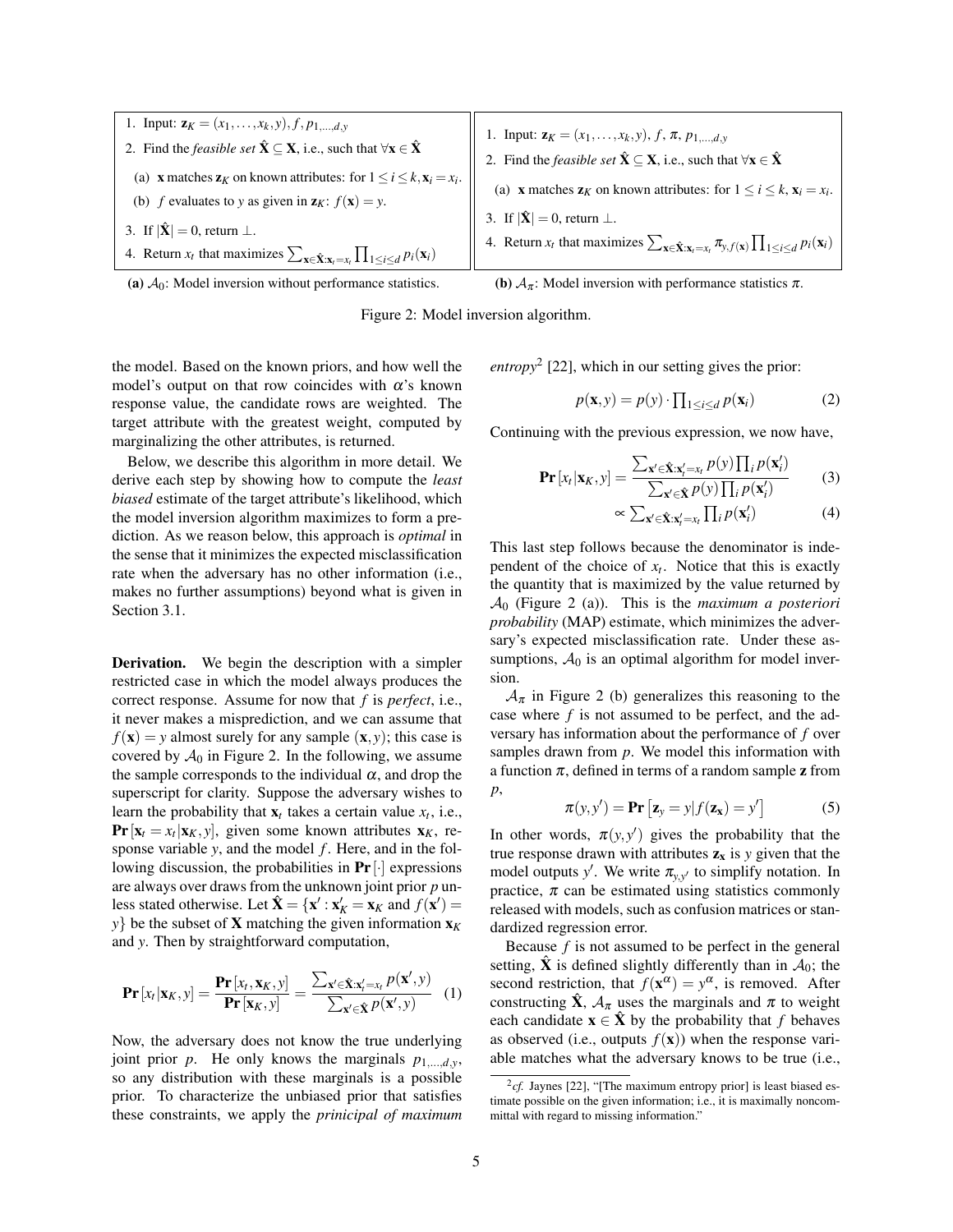*y*). Again, using the maximum entropy prior from before gives the MAP estimate in the more general setting,

$$
\mathbf{Pr}\left[x_t|\mathbf{x}_K, y^\alpha, f\right] = \frac{\sum_{\mathbf{x}' \in \hat{\mathbf{X}}: \mathbf{x}'_t = x_t} \mathbf{Pr}\left[\mathbf{x}', y, f(\mathbf{x}')\right]}{\sum_{\mathbf{x}' \in \hat{\mathbf{X}}} \mathbf{Pr}\left[\mathbf{x}', y, f(\mathbf{x}')\right]} \tag{6}
$$
\n
$$
\sum_{\mathbf{x}' \in \hat{\mathbf{X}}: \mathbf{x}' = r_t} \mathbf{Pr}\left[y|\mathbf{x}', f(\mathbf{x}')\right] p(\mathbf{x}')
$$

$$
= \frac{\sum_{\mathbf{x}' \in \hat{\mathbf{X}}: \mathbf{x}'_i = x_i} \mathbf{Pr}\left[\mathbf{y} | \mathbf{x}', f(\mathbf{x}')\right] p(\mathbf{x}')}{\sum_{\mathbf{x}' \in \hat{\mathbf{X}}} \mathbf{Pr}\left[\mathbf{x}', y, f(\mathbf{x}')\right]} \quad (7)
$$

$$
\propto \sum_{\mathbf{x}' \in \hat{\mathbf{X}}: \mathbf{x}'_i = x_i} \pi_{\mathbf{y}, f(\mathbf{x}')} \left(\prod_i p(\mathbf{x}'_i)\right) \quad (8)
$$

The second step follows from the independence of the maximum entropy prior in our setting, and the fact that x determines  $f(\mathbf{x})$  so  $\mathbf{Pr}[f(\mathbf{x}'), \mathbf{x}'] = \mathbf{Pr}[\mathbf{x}'].$ 

Application to linear regression. Recall that a linear regression model assumes that the response is a linear function of the attributes, i.e., there exists a coefficient vector  $\mathbf{w} \in \mathbb{R}^d$  and random *residual error*  $\delta$  such that  $y = \mathbf{w}^T \mathbf{x} + b + \delta$  for some bias term *b*. A linear regression model  $f_L$  is then an estimate  $(\hat{\mathbf{w}}, \hat{b})$  of **w** and the bias term, which operates as:  $f_L(\mathbf{x}) = \hat{b} + \hat{\mathbf{w}}^T \mathbf{x}$ . It is typical to assume that  $\delta$  has a fixed Gaussian distribution  $\mathcal{N}(0, \sigma^2)$  for some variance  $\sigma$ . Most regression software estimates  $\sigma^2$  empirically from training data, so it is often published alongside a linear regression model. Using this the adversary can derive an estimate of  $\pi$ ,

$$
\hat{\pi}(y, y') = \mathbf{Pr}_{\mathcal{N}(0, \sigma^2)}[y - y']
$$

Steps 2 and 4 of  $A_{\pi}$  may be expensive to compute if  $|\hat{\mathbf{X}}|$  is large. In this case, one can approximate using Monte Carlo techniques to sample members of  $\hat{\mathbf{X}}$ . Fortunately, in our setting, the nominal-valued variables all come from sets with small cardinality. The continuous variables have natural discretizations, as they correspond to attributes such as age and weight. Thus, step 4 can be computed directly by taking a discrete convolution over the unknown attributes without resorting to approximation.

**Discussion.** We have argued that  $A_{\pi}$  is optimal in one particular sense, i.e., it minimizes the expected misclassification rate on the maximum-entropy prior given the available information (the model and marginals). However, it is not hard to specify joint priors *p* for which the marginals  $p_{1,\dots,d,y}$  convey little useful information, so the expected misclassification rate minimized here diverges substantially from the true rate. In these cases,  $A_{\pi}$ may perform poorly, and more background information is needed to accurately predict model inputs.

There is also the possibility that the model itself does not contain enough useful information about the correlation between certain input attributes and the output. For illustrative purposes, consider a model taking one input



Figure 3: Model inversion performance, as improvement over baseline guessing from marginals, given a linear model derived from the training data. Available background information specified by *all* and *basic* as discussed in Section 3.1.

attribute, that discards all information about that attribute except a single bit, e.g., it performs a comparison with a fixed constant. If the attribute is distributed uniformly across a large domain, then  $A_{\pi}$  will only perform negligibly better than guessing from the marginal. Thus, determining how well a model allows one to predict sensitive inputs generally requires further analysis, which is the purpose of the evaluation that we discuss next (see also Section 4).

**Results on non-private regression.** To evaluate  $A_{\pi}$ , we split the IWPC dataset into a training and validation set (see Section 2),  $D_T$  and  $D_V$  respectively, use  $D_T$  to derive a least-squares linear model *f*, and then run  $A_{\pi}$  on every  $\alpha$  in  $D_T$  with either of the two background information types (*all* or *basic*, see Section 3.1) to predict both genotypes. In order to determine how how well one can predict these genotypes in an *ideal* setting, we built and evaluated a multinomial logistic regression model (using R's nnet package) for each genotype from the IWPC data. This allows us to compare the performance of  $A_{\pi}$ against "best-possible" results achieved using standard machine learning techniques with linear models.

We measure performance both in terms of *accuracy*, which is the percentage of samples for which the algorithm correctly predicted genotype, and *AUCROC*, which is the multi-class area under the ROC curve defined by Hand and Till [17]. While accuracy is generally easier to interpret, it can give a misleading characterization of predictive ability for *skewed* distributions—if the predicted attribute takes a particular value in 75% of the samples, then a trivial algorithm can easily obtain 75% accuracy by always guessing this value. AUCROC does not suffer this limitation, and so gives a more balanced characterization of how well an algorithm predicts both common and rare values.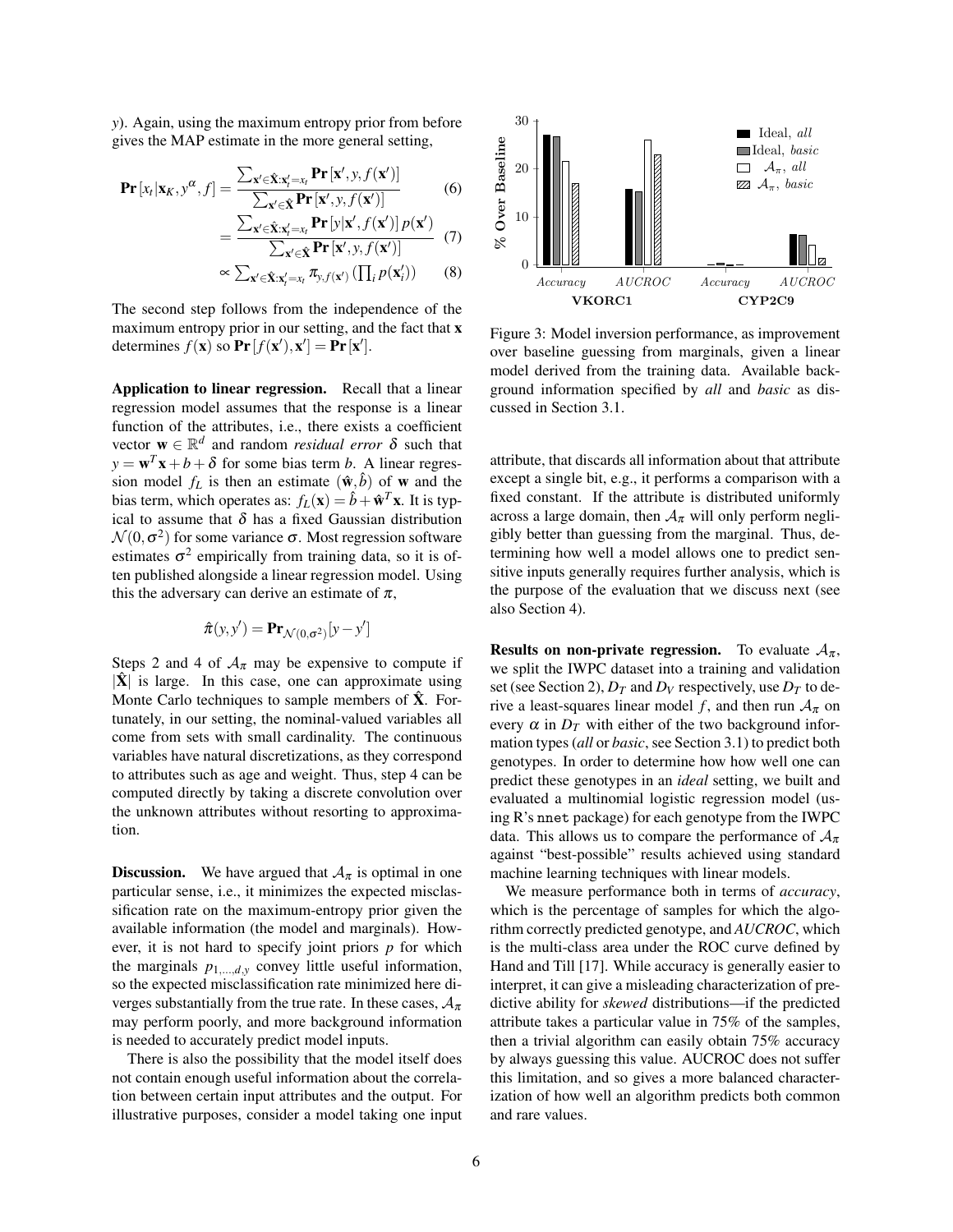The results are given in Figure 3, which shows the performance of  $A_{\pi}$  and "ideal" multinomial regression predicting VKORC1 and CYP2C9 on the training set. The numbers are given relative to the baseline performance obtained by always guessing the most probable genotype based on the given marginal prior–36% accuracy on VKORC1, 75% accuracy on CYP2C9, and 0.5 AUCROC for both genotypes. We see that  $A_{\pi}$  comes close to ideal accuracy on VKORC1 (5% less accurate with all background information), and actually exceeds the ideal predictor in terms of AUCROC. This means that  $A_{\pi}$  does a better job predicting *rare* genotypes than the ideal model, but does slightly worse overall, and may be a result of the ideal model avoiding overfitting to uncommon data points.

The results for CYP2C9 are quite different. Neither  $A_{\pi}$  or the ideal model were able to predict this genotype more accurately than baseline. This indicates that CYP2C9 is difficult to predict using linear models, and because we use a linear model to run  $A_{\pi}$  in this case, it is no surprise that it inherits this limitation. Both the ideal model and  $A_{\pi}$  slightly outperform baseline prediction in terms of AUCROC, and  $A_{\pi}$  comes very close to ideal performance (within 2%). In one case  $A_{\pi}$  does slightly worse (0.2%) than baseline accuracy; this may be due to the fact that the marginals and  $\hat{\pi}$  used by  $A_{\pi}$  are approximations to the true marginals and error distribution  $\pi$ .

We also evaluated  $A_{\pi}$  on the validation set (using a model *f* derived from the training set). We found that both genotypes are predicted more accurately on the training set than validation. For VKORC1,  $A_{\pi}$ was 3% more accurate and yielded an additional 4% AUCROC. The difference was less pronounced with CYP2C9, which was 1.5% more accurate with an additional 2% AUCROC. Although these differences are not as large as the aboslute gain over baseline prediction, they persist across other training/validation splits. We ran 100 instances of cross-validation, and measured the difference between training and validation performance. We found that we were on average able to better predict the training cohort  $(p < 0.01)$ .

# 4 Differentially-Private Mechanisms and Pharmacogenetics

In the last section, we saw that linear models trained on private datasets leak information about patients in the training cohort. In this section, we explore the issue on models and datasets for which differential privacy has been applied.

As in the previous section, we take the perspective of the adversary, and attempt to infer patients' genotype given differentially-private models and different types of background information on the targeted individual. As such, we use the same attack model, but rather than assuming the adversary has access to  $f$ , we assume access to a *differentially private version of* the original dataset *D* or *f*. We use two published differentiallyprivate mechanisms with publicly-available implementations: *private projected histograms* [44] and the *functional mechanism* [47] for learning private linear regression models. Although full histograms are typically not published in pharmacogenetic studies, we analyze their privacy properties here to better understand the behavior of differential privacy across algorithms that implement it differently.

Our key findings are summarized as follows:

- Some *ε* values effectively protect genomic privacy for DP linear regression. For  $\varepsilon \leq 1$ ,  $A_{\pi}$  could not predict VKORC1 better on the training set than the validation set either in terms of accuracy or AU-CROC. The same result holds on CYP2C9, but only when measured in terms of AUCROC.  $A_{\pi}$ 's *absolute* performance for these  $\varepsilon$  is not much better than the baseline either: VKORC1 is predicted only 5% better at  $\varepsilon = 1$ , and CYP2C9 sees almost no improvement.
- "Large"-ε DP mechanisms offer little genomic privacy. When  $\varepsilon \geq 5$ , both DP mechanisms see a statistically-significant increase in training set performance over validation ( $p < 0.02$ ), and as  $\varepsilon$  approaches 20 there is little difference from nonprivate mechanisms (between 3%-5%).
- Private histograms disclose significantly more information about genotype than private linear regression, even at identical  $\varepsilon$  values. At all tested  $\varepsilon$ , private histograms leaked more on the training than validation set. *This result holds even for non-private regression models*, where the AU-CROC gap reached 3.7% area under the curve, versus the 3.9% - 5.9% gap for private histograms. This demonstrates that the relative nature of differential privacy's guarantee can lead to meaningful concerns.

Our results indicate that understanding the implications of differential privacy for pharmacogenomic dosing is a difficult matter—even small values of  $\varepsilon$  might lead to unwanted disclosure in many cases.

Differential Privacy Dwork introduced the notion of differential privacy [11] as a constructive response to an impossibility result concerning stronger notions of private data release. For our purposes, a dataset *D* is a number *m* of vector, value pairs  $(\mathbf{x}^{\alpha_1}, y^{\alpha_1}), \dots, (\mathbf{x}^{\alpha_m}, y^{\alpha_m})$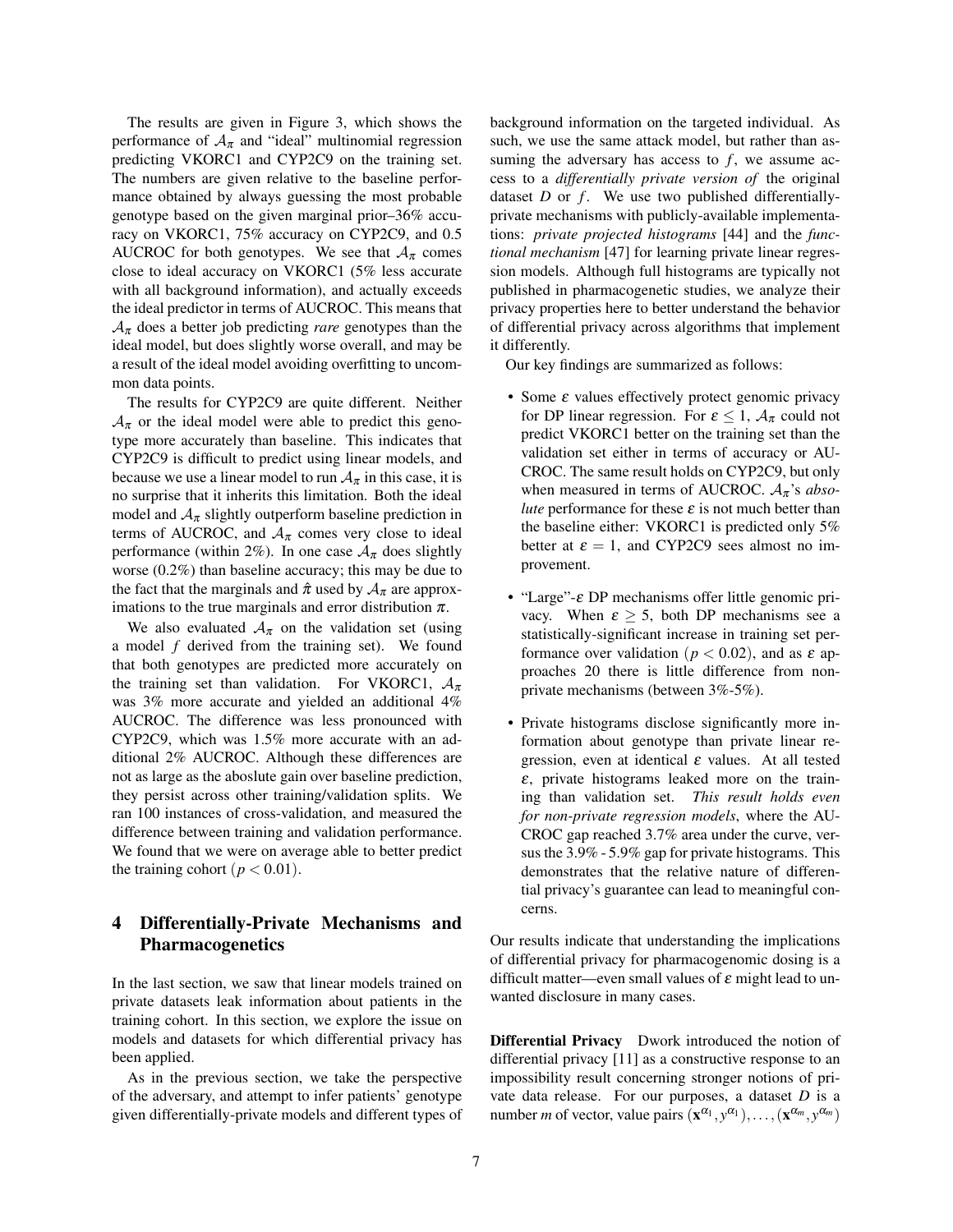where  $\alpha_1, \ldots, \alpha_m$  are (randomized) patient identifiers, each  $\mathbf{x}^{\alpha_i} = [x_1^{\alpha_i}, \dots, x_d^{\alpha_i}]$  is a patient's demographic information, age, genetic variants, etc., and  $y^{\alpha_i}$  is the stable dose for patient α*<sup>i</sup>* . A (differential) privacy mechanism K is a randomized algorithm that takes as input a dataset *D* and, in the cases we consider, either outputs a new dataset  $D_{\text{priv}}$  or a linear model  $M_{\text{priv}}$  (i.e., a real-valued linear function with *n* inputs. We denote the set of possible outputs of a mechanism as  $Range(K)$ .

A mechanism K achieves  $\varepsilon$ -differential privacy if for all databases  $D_1$ ,  $D_2$  differing in at most one row, and all  $S \subseteq \text{Range}(K)$ ,

$$
Pr[K(D_1) \in S] \leq exp(\varepsilon) \times Pr[K(D_2) \in S]
$$

Differential privacy is an information-theoretic guarantee, and holds regardless of the auxiliary information an adversary posesses about the database.

Differentially-private histograms. We first investigate a mechanism for creating a differentially-private version of a dataset via the private projected histogram method [44]. DP datasets are appealing because an (untrusted) analyst can operate with more freedom when building a model; he is free to select whichever algorithm or representation best suits his task, and need not worry about finding differentially-private versions of the best algorithms.

Because the numeric attributes in our dataset are too fine-grained for effective histogram computation, we first discretize each numeric attribute into equal-width bins. In order to select the number of bins, we use a heuristic given by Lei [32] and suggested by Vinterbo [44], which says that when numeric attributes are scaled to the interval [0, 1], the bin width is given by  $(\log(n)/n)^{1/(d+1)}$ , where  $n = |D|$  and *d* is the dimension of *D*. In our case, this is implies two bins for each numeric attribute. We validated this parameter against our dataset by constructing 100 differentially-private datasets at  $\varepsilon = 1$  with 2,3,4, and 5 bins for each numeric attribute, and measured the accuracy of a dose-predicting linear regression model over each dataset. The best accuracy was given for  $k = 2$ , with the difference in means for  $k = 2$  and  $k = 3$  not attributable to noise. When the discretized attributes are translated into a private version of the original dataset, the median value from each bin is used to create numeric values.

To infer the private genomic attributes given a differentially-private version  $D_{\varepsilon}$  of a dataset, we can compute an empirical approximation  $\hat{p}$  to the joint probability distribution  $p$  (see Section 3.1) by counting the frequency of tuples in  $D_{\varepsilon}$ . A minor complication arises due to the fact that numeric values in  $D_{\varepsilon}$  have been discretized and re-generated from the median of each bin. Therefore, the likelihood of finding a row in  $D_{\varepsilon}$  that matches any row in  $D_T$  or  $D_V$  is low. To account for this, we transform each numeric attribute in the background information to the nearest median from the corresponding attribute used in the discretization step when generating  $D_{\varepsilon}$ . We then use  $\hat{p}$  to directly compute a prediction of the genotype  $x_t$  that maximizes  $Pr_{\hat{p}}[\mathbf{x}_t^{\alpha} = x_t | \mathbf{x}_K^{\alpha}, y^{\alpha}]$ .

Differentially-private linear regression. We also investigate use of the functional mechanism [47] for producing differentially-private linear regression models. The functional mechanism works by adding Laplacian noise to the coefficients of the objective function used to drive linear regression. This technique stands in contrast to the more obvious approach of directly perturbing the output coefficients of the regression training algorithm, which would require an explicit sensitivity analysis of the training algorithm itself. Instead, deriving a bound on the amount of noise needed for the functional mechanism involves a fairly simple calculation on the objective function [47].

We produce private regression models on the IWPC dataset by first projecting the columns of the dataset into the interval  $[-1,1]$ , and then scaling the non-response columns (i.e., all those except the patient's dose) of each row into the unit sphere. This is described in the paper [47] and performed in the publicly-available implementation of the technique, and is necessary to ensure that sufficient noise is added to the objective function (i.e., the amount of noise needed is not scale-invariant). In order to inter-operate with the other components of our evaluation apparatus, we re-implemented the algorithm in R by direct translation from the authors' Matlab implementation. We evaluated the accuracy of our implementation against theirs, and found no statisticallysignificant difference.

Applying model inversion to the functional mechanism is straightforward, as our technique from Section 3.2 makes no assumptions about the internal structure of the regression model or how it was derived. However, care must be taken with regards to data scaling, as the functional mechanism classifier is trained on scaled data. When calculating  $\hat{X}$ , all input variables must be transformed by the same scaling function used on the training data, and the predicted response must be transformed by the inverse of this function.

Results on private models. We evaluated our inference algorithms on both mechanisms discussed above at a range of  $\varepsilon$  values: 0.25, 1, 5, 20, and 100. For each algorithm and  $\varepsilon$ , we generated 100 private models on the training cohort, and attempted to infer VKORC1 and CYP2C9 for each individual in both the training and validation cohort. All computations were performed in R.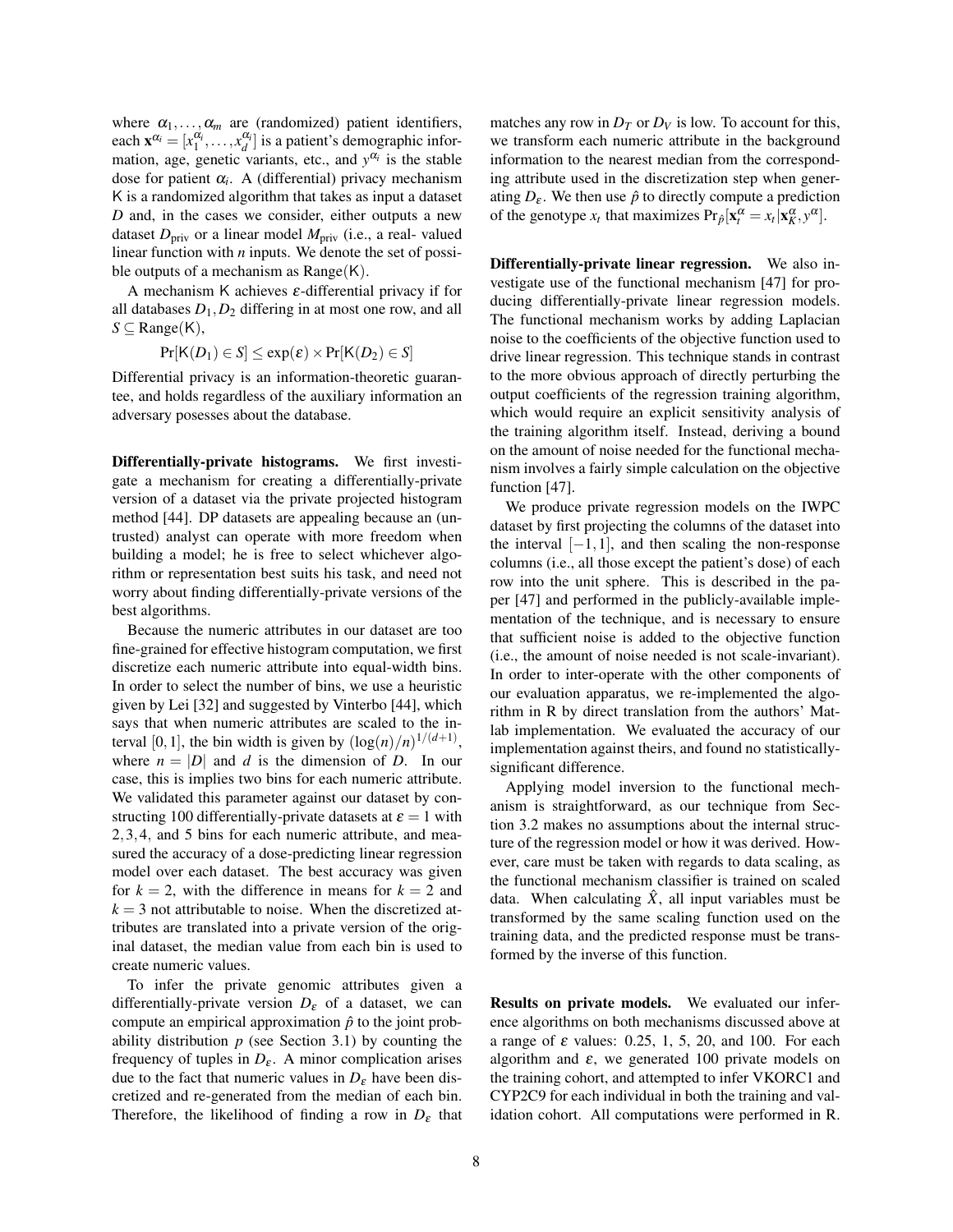

Figure 4: Inference performance for genomic attributes over IWPC training and validation set for private histograms (left) and private linear regression (right), assuming both configurations for background information. Dashed lines represent accuracy, solid lines area under the ROC curve (AUCROC).

Figure 4 shows our results in detail. In the following, we discuss the main takeaway points.

Private Histograms vs. Linear Regression. We found that private histograms leaked significantly more information about patient genotype than private linear regression models. The difference in AUCROC for histograms versus regression models is statistically significant for VKORC1 at all  $\varepsilon$ . As Figure 4 indicates, the magnitude of the difference from baseline is also higher for histograms when considering VKORC1, nearly reaching 0.8 AUCROC and 63% accuracy, while regression models achieved at most 0.75 AUCROC and 55–60% accuracy. The AUCROC performance for VKORC1 was greater than the baseline for all  $\varepsilon$ . However, for CYP2C9 this result only held when assuming all background information except genotype, and only for  $\varepsilon \leq 5$ ; when we assumed only demographic information, there was no significant difference between baseline and private histogram performance.

Disclosure from Overfitting. In nearly all cases, we were able to better infer genotype for patients in the training set than those in the validation set. For private linear regression, this result holds for VKORC1 at  $\epsilon \geq 5.0$  for AUCROC. This is not an artifact of the training/validation split chosen by the IWPC; we ran 10 fold cross validation 100 times, measuring the AUCROC difference between training and test set validation, and found a similar difference between training and validation set performance ( $p < 0.01$ ). The fact that the difference at certain  $\varepsilon$  values is not statistically significant is evidence that private linear regression is effective at preventing genotype disclosure at these  $\varepsilon$ . For private histograms, this result held for VKORC1 at all  $\varepsilon$ , and CYP2C9 at  $\epsilon$  < 5 with all background information but genotype.

Differences in Genotype. For both private regression and histogram models, performance for CYP2C9 is strikingly lower than for VKORC1. Private regression models performed no differently from the baseline, achieving essentialy no gain in terms of accuracy and at most 1% gain in AUCROC. We observe that this also held in the non-private setting, and the ideal model achieved the same accuracy as baseline, and only 7% greater AU-CROC. This indicates that CYP2C9 is not well-predicted using linear models, and  $A_{\pi}$  performed nearly as well as is possible.

## 5 The Cost of Privacy: Negative Outcomes

In addition to privacy, we are also concerned with the utility of a warfarin dosing model. The typical approach to measuring this is a simple accuracy comparison against known stable doses, but ultimately we're interested in how errors in the model will affect patient health. In this section, we evaluate the potential medical consequences of using a differentially-private regression algorithm to make dosing decisions in warfarin therapy. Specifically, we estimate the increased risk of stroke, bleeding, and fatality resulting from the use of differentially-private warfarin dosing at several privacy budget settings. This approach differs from the normal methodology used for evaluating the utility of differentially-private data mining techniques. Whereas evaluation typically ends with a comparison of simple predictive accuracy against non-private methods, we actually simulate the application of a privacy-preserving technique to its domain-specific task, and compare the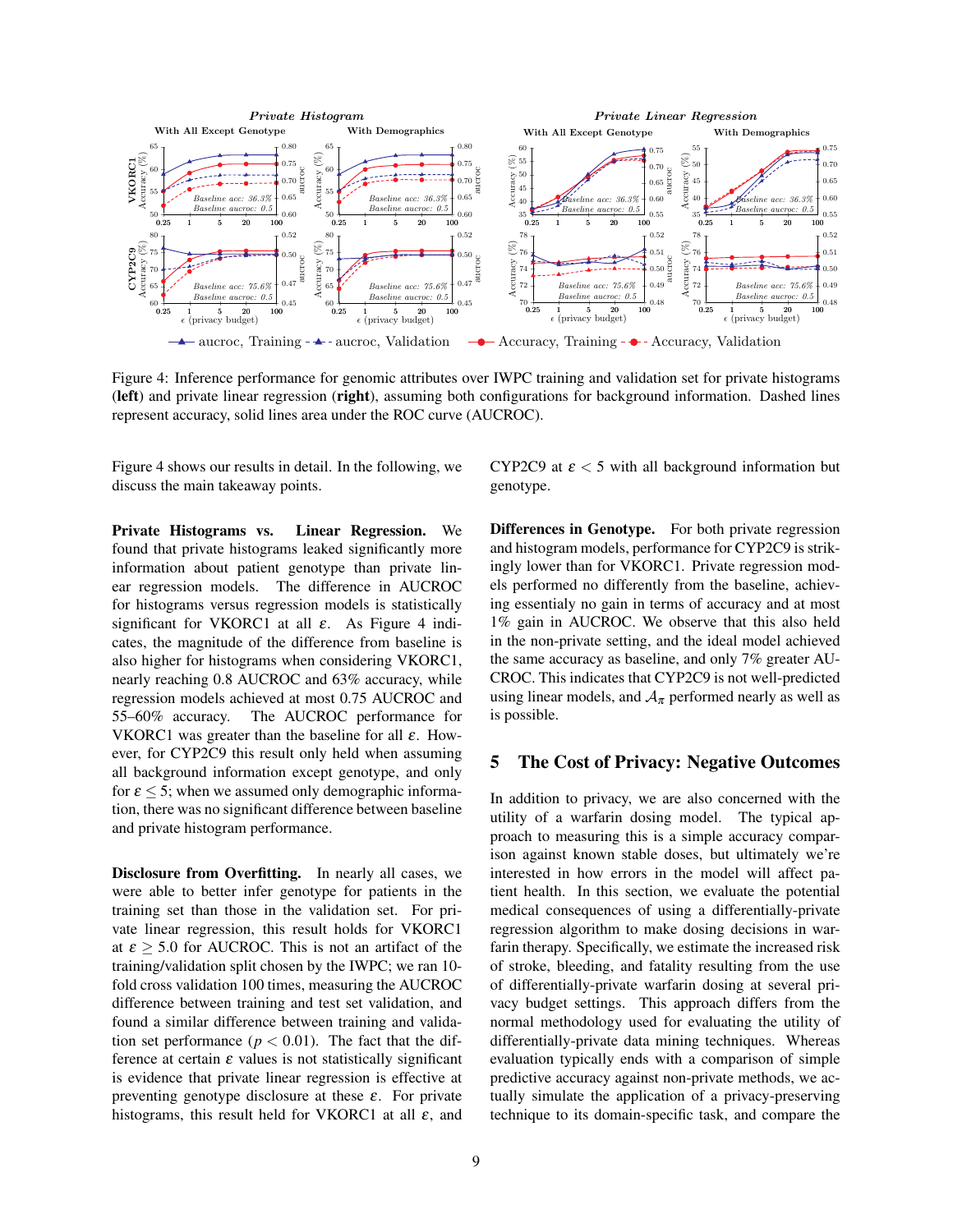

Figure 5: Overview of the Clinical Trial Simulation. *PGx* signifies the pharmacogenomic dosing algorithm, and *DP* differential privacy. The trial consists of three arms differing primarily on initial dosing strategy, and proceeds for 90 days. Details of Kovacs and Intermountain protocol are given in Section 5.3.

outcomes of that task to those achieved without the use of private mechanisms.

## 5.1 Overview

In order to evaluate the consequences of private genomic dosing algorithms, we simulate a clinical trial designed to measure the effectiveness of new medication regimens. The practice of simulating clinical trials is wellknown in the medical research literature [4, 14, 18, 19], where it is used to estimate the impact of various decisions before initiating a costly real-world trial involving human subjects. Our clinical trial simulation follows the design of the CoumaGen clinical trials for evaluating the efficacy of pharmacogenomic warfarin dosing algorithms [3], which is the largest completed real-world clinical trial to date for evaluating these algorithms. At a high level, we train a pharmacogenomic warfarin dosing algorithm and a set of private pharmacogenomic dosing algorithms on the training set. The simulated trial draws random patient samples from the validation set, and for each patient, applies three dosing algorithms to determine the simulated patient's starting dose: the current standard clinical algorithm, the non-private pharmacogenomic algorithm, and one of the private pharmacogenomic algorithms. We then simulate the patient's physiological respose to the doses given by each algorithm using a dose *titration* (i.e., modification) protocol defined by the original CoumaGen trial.

In more detail, our trial simulation defines three parallel *arms* (see Figure 5), each corresponding to a distinct method for assigning the patient's initial dose of warfarin:

- 1. *Standard:* the current standard practice of initially prescribing a fixed 10mg/day dose.
- 2. *Genomic:* Use of a genomic algorithm to assign the initial dose.
- 3. *Private:* Use of a differentially-private genomic algorithm to assign initial dose.

Within each arm, the trial proceeds for 90 simulated days in several stages, as depicted in Figure 5:

- 1. *Enrollment:* A patient is sampled from the population distribution, and their genotype and demographic characteristics are used to construct an instance of a *Pharmacokinetic/Pharmacodynamic (PK/PD) Model* that characterizes relevant aspects of their physiological response to warfarin (i.e., INR). The PK/PD model contains random variables that are parameterized by genotype and demographic information, and are designed to capture the variance observed in previous population-wide studies of physiological response to warfarin [16].
- 2. *Initial Dosing:* Depending on which arm of the trial the current patient is in, an initial dose of warfarin is prescribed and administered for the first two days of the trial.
- 3. *Dose Titration:* For the remaining 88 days of the simulated trial, the patient administers a prescribed dose every 24 hours. At regular intervals specified by the titration protocol, the patient makes "clinic visits" where INR response to previous doses is measured, a new dose is prescribed based on the measured response, and the next clinic visit is scheduled based on the patient's INR and current dose. This is explained in more detail in Sections 5.3 and 5.4.
- 4. *Measure Outcomes:* The measured responses for each patient at each clinic visit are tabulated, and the risk of negative outcomes is computed.

### 5.2 Pharmacogenomic Warfarin Dosing

To build the non-private regression model, we use regularized least-squares regression in R, and obtained 15.9% average absolute error (see Figure 6). To build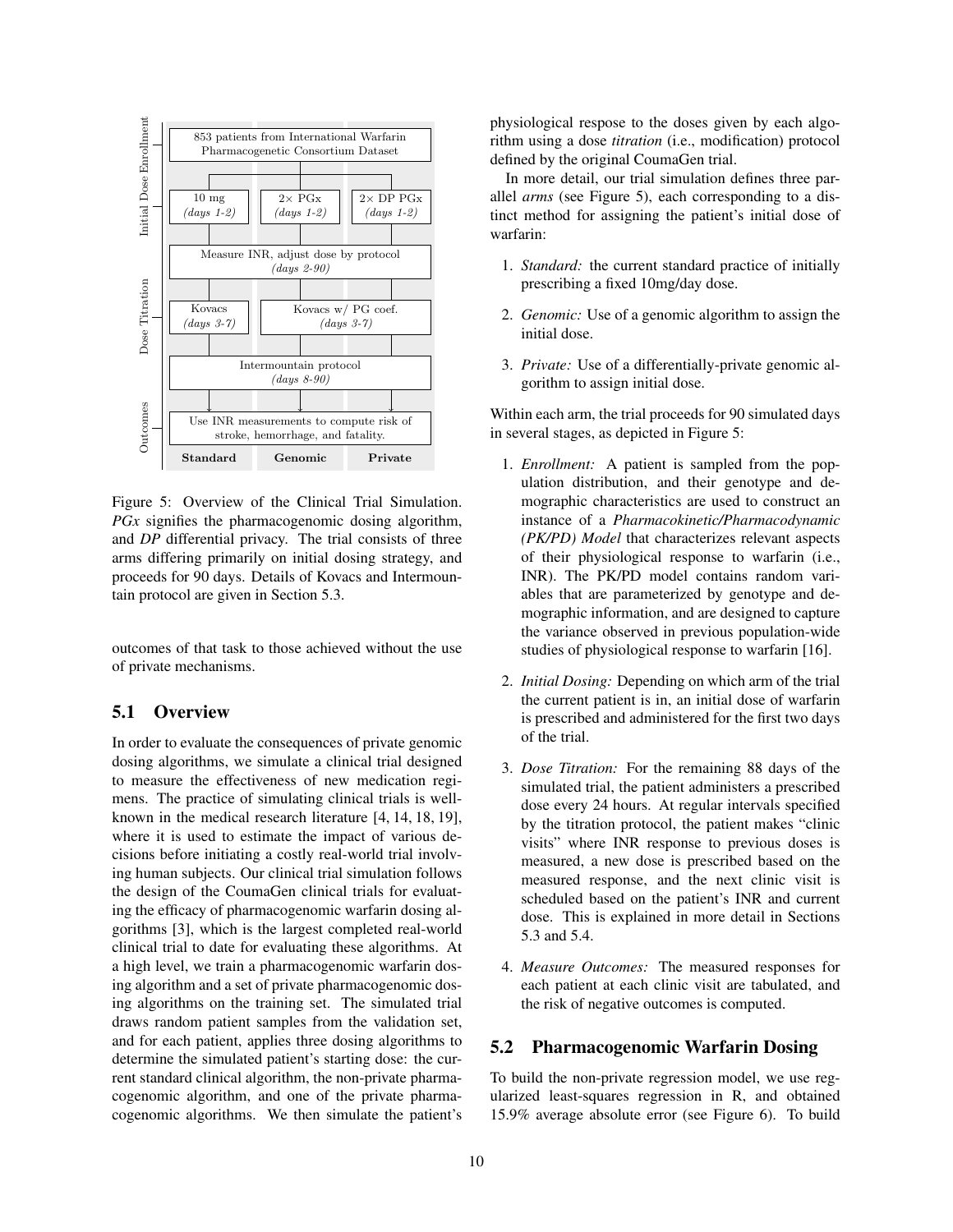

Figure 6: Pharmacogenomic warfarin dosing algorithm performance measured against clinically-deduced ground truth in IWPC dataset.

differentially-private models, we use two techniques: the functional mechanism of Zhang *et al.* [47] and regression models trained on Vinterbo's private projected histograms [44].

To obtain a baseline estimate of these algorithms' performance, we constructed a set of regression models for various privacy budget settings ( $\varepsilon = 0.25, 1, 5, 20, 100$ ) using each of the above methods. The average absolute predictive error, over 100 distinct models at each parameter level, is shown in Figure 6. Although the average error of the private algorithms at low privacy budget settings is quite high, it is not clear how that will affect our simulated patients. In addition to the magnitude of the error, its *direction* (i.e., whether it underor over-prescribes) matters for different types of risk. Futhermore, because the patient's initial dose is subsequently titrated to more appropriate values according to their INR response, it may be the case that a poor guess for initial dose, as long as the error is not too significant, will only pose a risk during the early portion of the patient's therapy, and a negligible risk overall. Lastly, the accuracy of the standard clinical and non-private pharmacogenomic algorithms are moderate (~15% and 21% error, respectively), and these are the best known methods for predicting initial dose. The difference in accuracy between these and the private algorithm is not extreme (e.g., greater than an order of magnitude), so lacking further information about the correlation between initial dose accuracy and patient outcomes, it is necessary to study their use in greater detail. Removing this uncertainty is the goal of our simulation-based evaluation.

#### 5.3 Dose Assignment and Titration

To assign initial doses and control the titration process in our simulation, we follow the protocol used by the CoumaGen clinical trials on pharmacogenomic warfarin dosing algorithms [3]. In the standard arm, patients are given 10-mg doses on days 1 and 2, followed by dose adjustment according to the Kovacs protocol [29] for days 3



Figure 7: Basic functionality of PK/PD modelling.

to 7, and final adjustment according to the Intermountain Healthcare protocol [3] for days 8 to 90. Both the Kovacs and Intermountain protocols assign a dose and next appointment time based on the patient's current INR, and possibly their previous dose.

The genomic arm differs from the standard arm for days 1-7. The initial dose for days 1-2 is predicted by the pharmacogenomic regression model, and multiplied by 2 [3]. On days 3-7, the Kovacs protocol is used, but the prescribed dose is multiplied by a coefficient *C*pg that measures the ratio of the predicted pharmacogenomic dose to the standard 10mg initial dose:  $C_{\text{pg}} =$ (*Initial Pharmacogenomic Dose*)/(5 mg). On days 8- 90, the genomic arm proceeds identically to the standard arm. The private arm is identical to the genomic arm, but the pharmacogenomic regression model is replaced with a differentially-private model.

To simulate realistic dosing increments, we assume any combination of three pills from those available at most pharmacies: 0.5, 1, 2, 2.5, 3, 4, 5, 6, 7, and 7.5 mg. The maximum dose was set to 15 mg/day, with possible dose combinations ranging from 0 to 15 mg in 0.5 mg increments.

# 5.4 PK/PD Model for INR response to Warfarin

A PK/PD model integrates two distinct pharmacologic models—pharmacokinetic (PK) and pharmacodynamic (PD)—into a single set of mathematical expressions that predict the intensity of a subject's response to drug administration over time. *Pharmacokinetics* is the course of drug absorption, distribution, metabolism, and excretion over time. Mechanistically, the pharmacokinetic component of a PK/PD model predicts the *concentration* of a drug in certain parts of the body over time. *Pharmacodynamics* refers to the effect that a drug has on the body, given its concentration at a particular site. This includes the intensity of its therapeutic and toxic effects, which is the role of the pharmacodynamic component of the PK/PD model. Conceptually, these pieces fit together as shown in Figure 7: the PK model takes a sequences of doses, produces a prediction of drug concentraation, which is given to the PD model. The final output is the predicted PD response to the given sequence of doses, both measures being taken over time. The input/output behavior of the model's components can be described as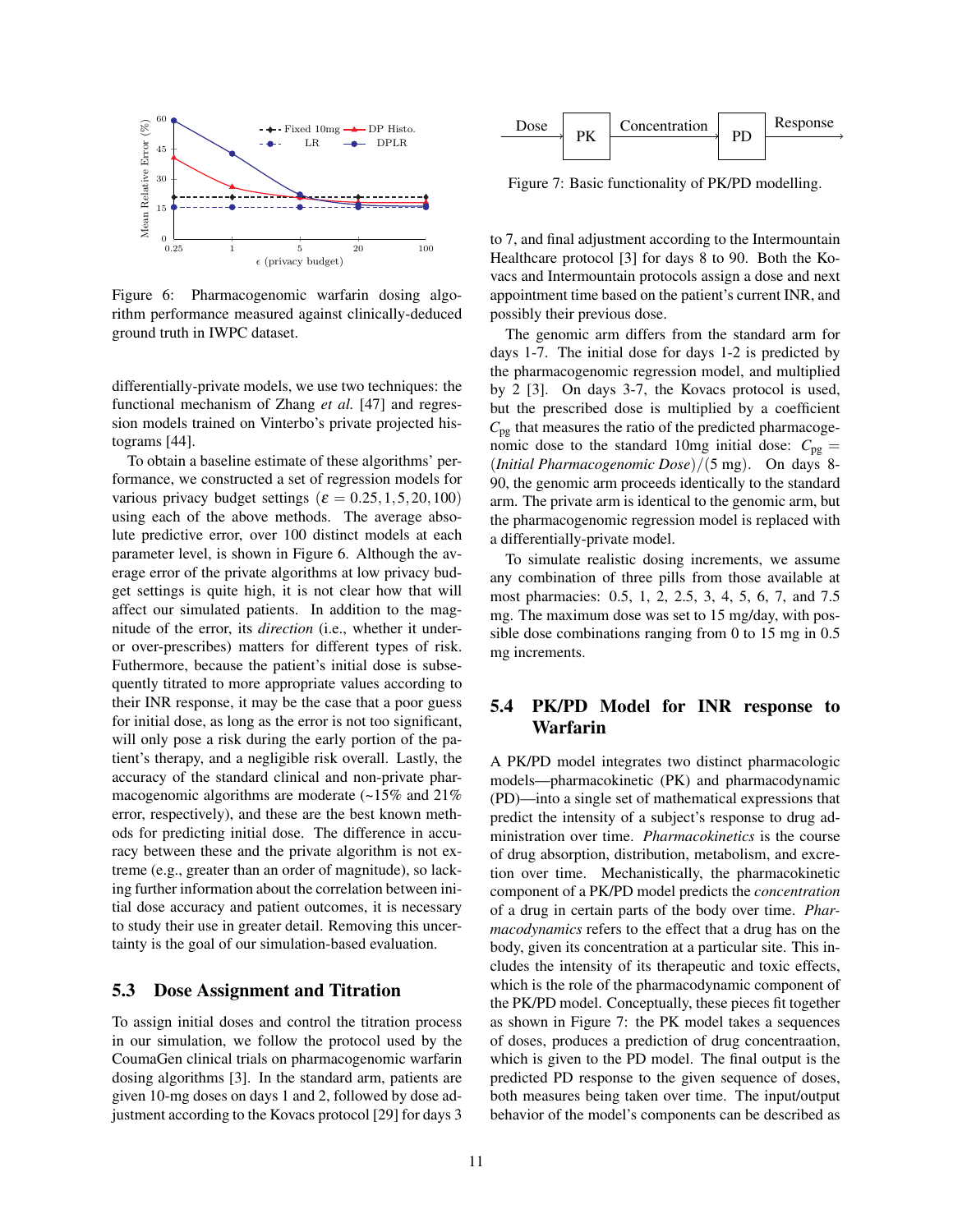the following related functions:

$$
PKPDModel(genotype, demographies) \rightarrow F_{\text{intr}}F_{\text{intr}}(does, time) \rightarrow INR
$$

The function PKPDModel transforms a set of patient characteristics, including the relevant genotype and demographic information, into an INR-response predictor *F*inr. *F*inr(*doses*,*t*) transforms a sequence of doses, assumed to have been administered at 24-hour intervals starting at *time*  $= 0$ , as well as a time *t*, and produces a prediction of the patient's INR at time *t*. The function PKPDModel can be thought of as the routine that initializes the parameters in the PK and PD models, and *F*inr as the function that composes the initialized models to translate dose schedules into INR measurements. For further details of the PK/PD model, consult Appendix A.

#### 5.5 Calculating Patient Risk

INR levels correspond to the coagulation tendency of blood, and thus to the risk of adverse events. Sorensen *et al.* performed a pooled analysis of the correlation between stroke and bleeding events for patients undergoing warfarin treatment at varying INR levels [41]. We use the probabilities for various events as reported in their analysis. We calculate each simulated patient's risk for stroke, intra-cranial hemorrhage, extra-cranial hemorrhage, and fatality based on the predicted INR levels produced by the PK/PD model. At each 24-hour interval, we calculated INR and the corresponding risk for these events. The sum total risk for each event across the entire trial period is the endpoint we use to compare the arms. We also calculated the mean *time in therapeutic range* (TTR) of patients' INR response for each arm. We define TTR as any INR reading between 1.8–3.2, to maintain consistency with previous studies [3, 14].

The results are presented in Figure 8 in terms of relative risk (defined as the quotient of the patient's risk for a certain outcome when using a particular algorithm versus the fixed dose algorithm). The results are striking: for reasonable privacy budgets ( $\varepsilon \leq 5$ ), private pharmacogenomic dosing results in greater risk for stroke, bleeding, and fatality events as compared to the fixed dose protocol. The increased risk is statistically significant for both private algorithms up to  $\varepsilon = 5$  and all types of risk (including reduced TTR), except for private histograms, for which there was no significant increase in bleeding events with  $\varepsilon > 1$ .

On the positive side, there is evidence that both algorithms may reduce all types of risk at certain privacy levels. Differentially-private histograms performed slightly better, improvements in all types of risk at  $\varepsilon \geq 20$ . Private linear regression seems to yield lower risk of stroke and fatality and increased TTR at  $\varepsilon > 20$ . However, the difference in bleeding risk for DPLR was not statistically significant at any  $\varepsilon \geq 20$ . *These results lead us to conclude that there is evidence that differentially-private statistical models may provide effective algorithms for predicting initial warfarin dose, but only at low settings of* ε ≥ 20 *that yield little privacy (see Section 4).*

## 6 Related Work

The tension between privacy and data utility has been explored by several authors. Brickell and Shmatikov [6] found strong evidence for a tradeoff in attribute privacy and predictive performance in common data mining tasks when *k*-anonymity,  $\ell$ -diversity, and *t*-closeness are applied before releasing a full dataset. Differential privacy arose partially as a response to Dalenius' desideratum: *anything that can be learned from the database about a specific individual should be learnable without access to the database* [9]. Dwork showed the impossibility of achieving this result in the presence of utility requirements [11], and proposed an alternative goal that proved feasible to achieve in many settings: *the risk to one's privacy should not substantially increase as a result of participating in a statistical database*. Differential privacy formalizes this goal, and constructive research on the topic has subsequently flourised.

Differential privacy is often misunderstood by those who wish to apply it, as pointed out by Dwork and others [13]. Kifer and Machanavajjhala [25] addressed several common misconceptions about the topic, and showed that under certain conditions, it fails to achieve a privacy goal related to Dwork's: *nearly all evidence of an individual's participation should be removed*. Using hypothetical examples from social networking and census data release, they demonstrate that when rows in a database are correlated, or when previous exact statistics for a dataset have been released, this notion of privacy may be violated even when differential privacy is used. Part of our work extends theirs by giving a concrete examples from a realistic application where common misconceptions about differential privacy lead to surprising privacy breaches, i.e., that it will protect genomic attributes from unwanted disclosure. We further extend their analysis by providing a quantitative study of the tradeoff between privacy and utility in the application.

Others have studied the degree to which differential privacy leaks various types of information. Cormode showed that if one is allowed to pose certain queries relating sensitive attributes to quasi-identifiers, it is possible to build a differentially-private Naive Bayes classifier that accurately predicts the sensitive attribute [8]. In contrast, we show that given a model for predicting a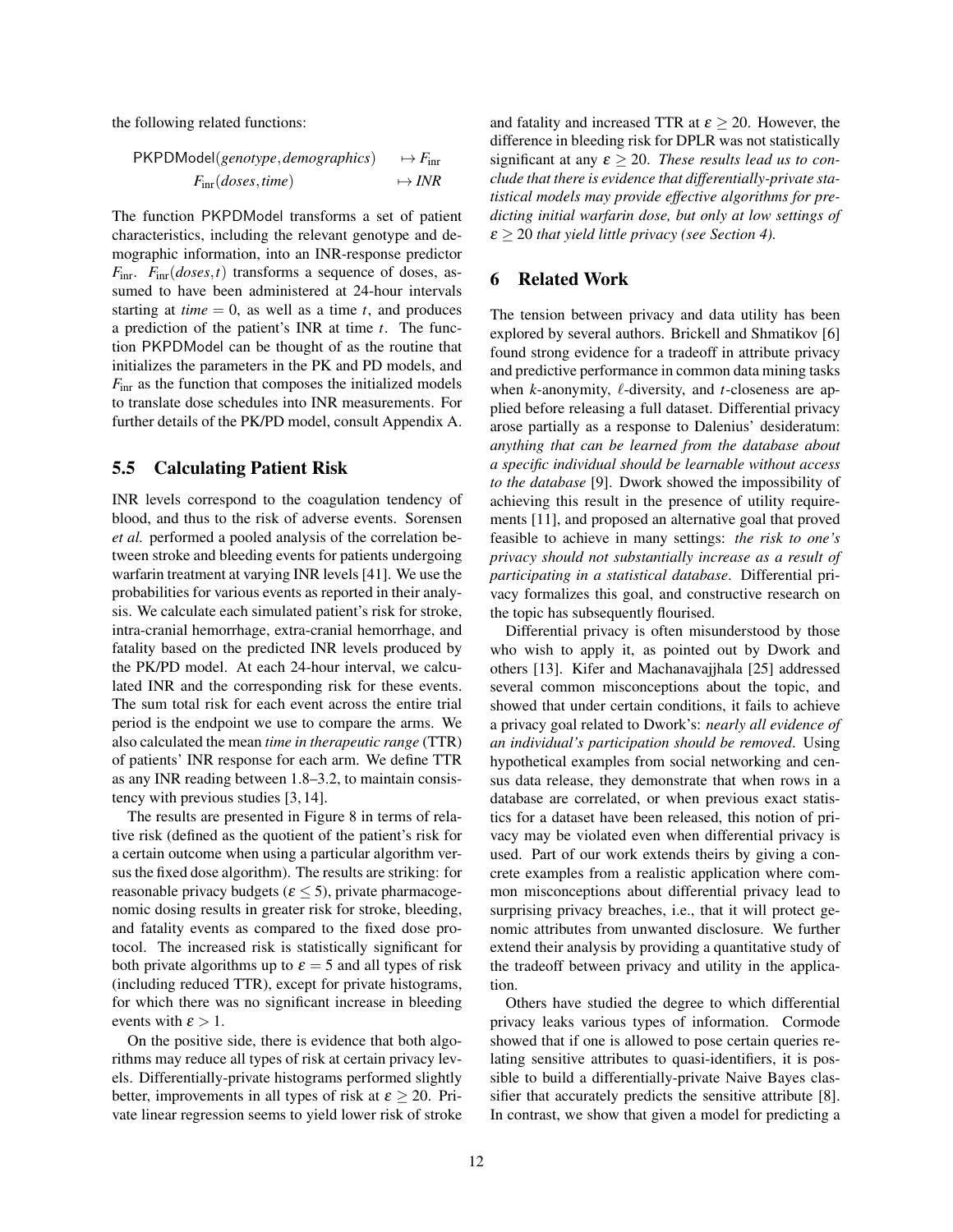

Figure 8: Trial outcomes for fixed dose, non-private linear regression (LR), differentially-private linear regression (DPLR), and private histograms. Horizontal axes represent  $\varepsilon$ .

certain outcome from a set of inputs (and no control over the queries used to construct the model), it is possible to make accurate predictions in the *reverse* direction: predict one of the inputs given a subset of the other values. Lee and Clifton [30] recognize the problem of setting  $\varepsilon$ and its relationship to the *relative* nature of differential privacy, and later [31] propose an alternative parametization of differential privacy in terms of the *probability that an individual contributes to the resulting model.* While this may make the privacy guarantee easier for non-specialists to understand, its close relationship to the standard definition suggests that it may not be effective at mitigating the types of disclosures documented in this paper; evaluating its efficacy remains future work, as we are not aware of any existing implementations that support their definition.

The risk of sensitive information disclosure in medical studies has been examined by many. Wang *et al.* [46], Homer *et al.* [20] and Sankararaman *et al.* [39] show that it is possible to recover parts of an individual's genotype given partial genetic information and detailed statistics from a GWAS. They do not evaluate the efficacy of their techniques against private versions of the statistics, and do not consider the problem of inference from a model derived from the statistics. Sweeny showed that a few pieces of identifying information are suitable to identify patients in medical records [42]. Loukides *et al.* [34] show that it is possible to identify a wide range of sensitive patient information from de-identified clinical data presented in a form standard among medical researchers, and later proposed a domain-specific utilitypreserving scheme similar to *k*-anonymity for mitigating these breaches [35]. Dankar and Emam [10] discuss the use of differential privacy in medical applications, pointing out the various tradeoffs between interactive and noninteractive mechanisms and the limitation of utility guarantees in differential privacy, but do not study its use in any specific medical applications.

Komarova *et al.* [28] present an in-depth study of the problem of *partial disclosure*. There is some similarity between the model inversion attacks discussed here and this notion of partial disclosure. One key difference is that in the case of model inversion, an adversary is given the actual function corresponding to a statistical estimator (e.g., a linear model in our case study), whereas Komarova *et al.* consider static estimates from combined public and private sources. In the future we will investigate whether the techniques described by Komarova *et al.* can be used to refine, or provide additional information for, model inversion attacks.

## 7 Conclusion

We conducted the first end-to-end case study of the use of differential privacy in a medical application, exploring the tradeoff between privacy and utility that occurs when existing differentially-private algorithms are used to guide dosage levels in warfarin therapy. Using a new technique called *model inversion*, we repurpose pharmacogenetic models to infer patient genotype. We showed that models used in warfarin therapy introduce a threat to patients' genomic privacy. When models are produced using state-of-the-art differential privacy mechanisms, genomic privacy is protected for small  $\varepsilon$ (< 1), but as  $\varepsilon$  increases towards larger values this protection vanishes.

We evaluated the *utility* of differential privacy mechanisms by simulating clinical trials that use private models in warfarin therapy. This type of evaluation goes beyond what is typical in the literature on differential privacy, where raw statistical accuracy is the most common metric for evaluating utility. We show that differential privacy substantially interferes with the main purpose of these models in personalized medicine: for  $\varepsilon$  values that protect genomic privacy, which is the central privacy concern in our application, the risk of negative patient outcomes increases beyond acceptable levels.

Our work provides a framework for assessing the tradeoff between privacy and utility for differential privacy mechanisms in a way that is directly meaningful for specific applications. For settings in which certain levels of utility performance *must* be achieved, and this tradeoff cannot be balanced, then alternative means of protecting individual privacy must be employed.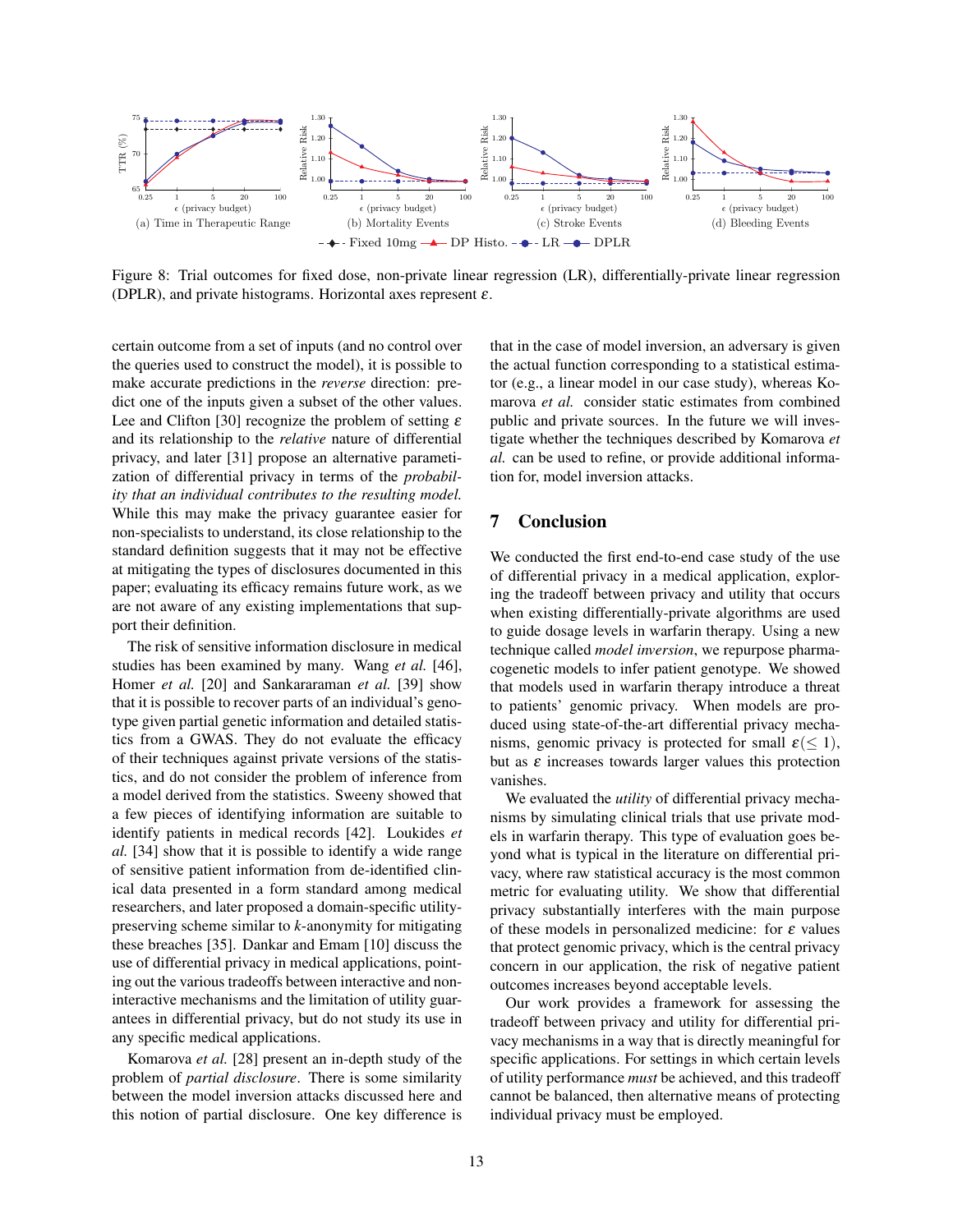## References

- [1] Clarification of optimal anticoagulation through genetics. http://coagstudy.org.
- [2] The pharmacogenomics knowledge base. http:// www.pharmgkb.org.
- [3] J. L. Anderson, B. D. Horne, S. M. Stevens, A. S. Grove, S. Barton, Z. P. Nicholas, S. F. Kahn, H. T. May, K. M. Samuelson, J. B. Muhlestein, J. F. Carlquist, and for the Couma-Gen Investigators. Randomized trial of genotype-guided versus standard warfarin dosing in patients initiating oral anticoagulation. *Circulation*, 116(22):2563–2570, 2007.
- [4] P. L. Bonate. Clinical trial simulation in drug development. *Pharmaceutical Research*, 17(3):252–256, 2000.
- [5] L. D. Brace. Current status of the international normalized ratio. *Lab Medicine*, 32(7):390–392, 2001.
- [6] J. Brickell and V. Shmatikov. The cost of privacy: destruction of data-mining utility in anonymized data publishing. In *KDD*, 2008.
- [7] J. Carlquist, B. Horne, J. Muhlestein, D. Lapp, B. Whiting, M. Kolek, J. Clarke, B. James, and J. Anderson. Genotypes of the Cytochrome P450 Isoform, CYP2C9, and the Vitamin K Epoxide Reductase Complex Subunit 1 conjointly determine stable warfarin dose: a prospective study. *Journal of Thrombosis and Thrombolysis*, 22(3), 2006.
- [8] G. Cormode. Personal privacy vs population privacy: learning to attack anonymization. In *KDD*, 2011.
- [9] T. Dalenius. Towards a methodology for statistical disclosure control. *Statistik Tidskrift*, 15(429- 444):2–1, 1977.
- [10] F. K. Dankar and K. El Emam. The application of differential privacy to health data. In *ICDT*, 2012.
- [11] C. Dwork. Differential privacy. In *ICALP*. Springer, 2006.
- [12] C. Dwork. The promise of differential privacy: A tutorial on algorithmic techniques. In *FOCS*, 2011.
- [13] C. Dwork, F. McSherry, K. Nissim, and A. Smith. Differential privacy: A primer for the perplexed. In *Joint UNECE/Eurostat work session on statistical data confidentiality*, 2011.
- [14] V. A. Fusaro, P. Patil, C.-L. Chi, C. F. Contant, and P. J. Tonellato. A systems approach to designing effective clinical trials using simulations. *Circulation*, 127(4):517–526, 2013.
- [15] S. R. Ganta, S. P. Kasiviswanathan, and A. Smith. Composition attacks and auxiliary information in data privacy. In *KDD*, 2008.
- [16] A. K. Hamberg, Dahl, M. L., M. Barban, M. G. Srordo, M. Wadelius, V. Pengo, R. Padrini, and E. Jonsson. A PK-PD model for predicting the impact of age, CYP2C9, and VKORC1 genotype on individualization of warfarin therapy. *Clinical Pharmacology Theory*, 81(4):529–538, 2007.
- [17] D. Hand and R. Till. A simple generalisation of the area under the ROC curve for multiple class classification problems. *Machine Learning*, 45(2):171– 186, 2001.
- [18] N. Holford, S. C. Ma, and B. A. Ploeger. Clinical trial simulation: A review. *Clinical Pharmacology Theory*, 88(2):166–182.
- [19] N. H. G. Holford, H. C. Kimko, J. P. R. Monteleone, and C. C. Peck. Simulation of clinical trials. *Annual Review of Pharmacology and Toxicology*, 40(1):209–234, 2000.
- [20] N. Homer, S. Szelinger, M. Redman, D. Duggan, W. Tembe, J. Muehling, J. V. Pearson, D. A. Stephan, S. F. Nelson, and D. W. Craig. Resolving individuals contributing trace amounts of DNA to highly complex mixtures using high-density SNP genotyping microarrays. *PLoS Genetics*, 4(8), 08 2008.
- [21] International Warfarin Pharmacogenetic Consortium. Estimation of the warfarin dose with clinical and pharmacogenetic data. *New England Journal of Medicine*, 360(8):753–764, 2009.
- [22] E. Jaynes. On the rationale of maximum-entropy methods. *Proceedings of the IEEE*, 70(9), Sept 1982.
- [23] F. Kamali and H. Wynne. Pharmacogenetics of warfarin. *Annual Review of Medicine*, 61(1):63–75, 2010.
- [24] S. P. Kasiviswanathan, M. Rudelson, and A. Smith. The power of linear reconstruction attacks. In *SODA*, 2013.
- [25] D. Kifer and A. Machanavajjhala. No free lunch in data privacy. In *SIGMOD*, 2011.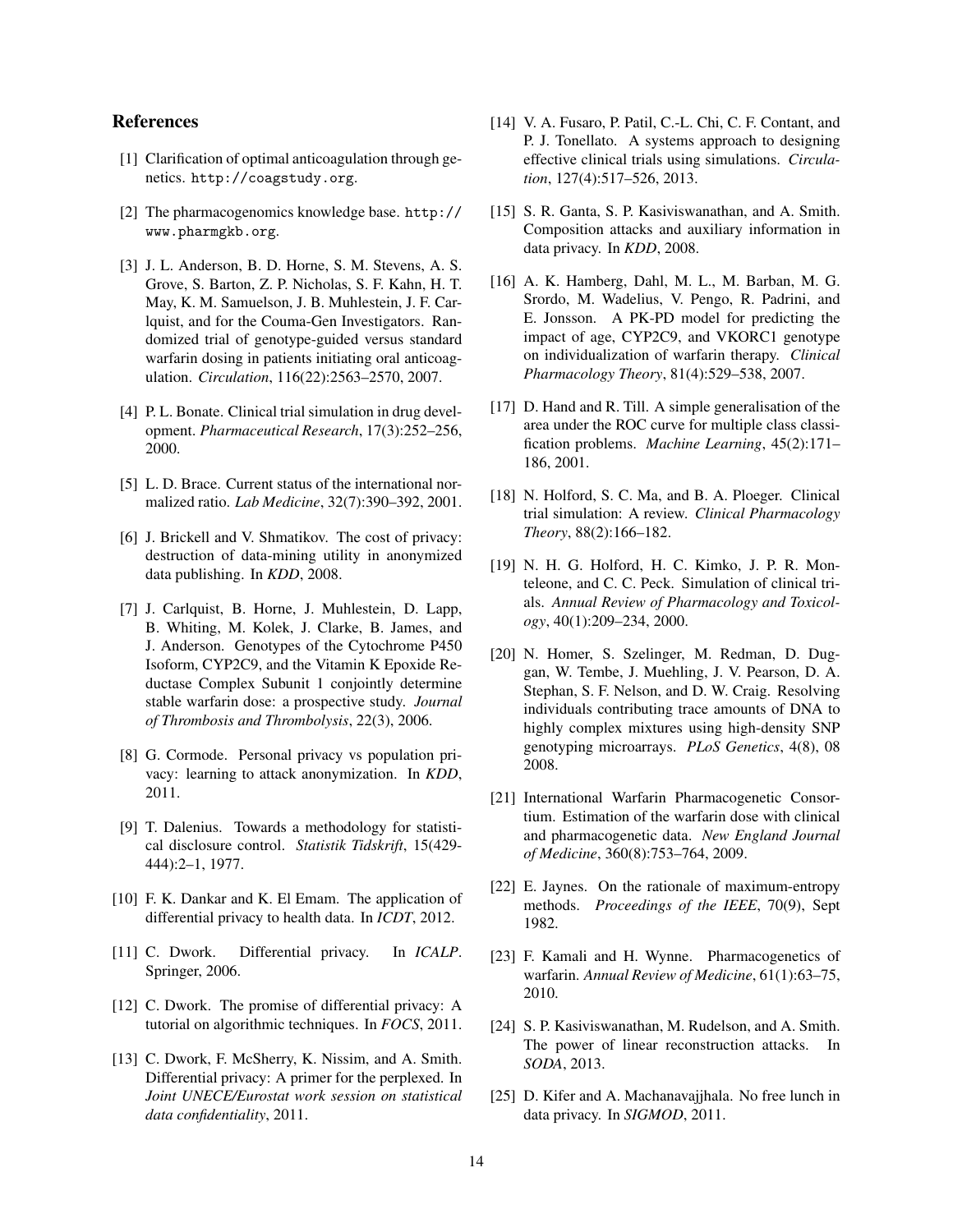- [26] M. J. Kim, S. M. Huang, U. A. Meyer, A. Rahman, and L. J. Lesko. A regulatory science perspective on warfarin therapy: a pharmacogenetic opportunity. *J Clin Pharmacol*, 49:138–146, Feb 2009.
- [27] S. E. Kimmel, B. French, S. E. Kasner, J. A. Johnson, J. L. Anderson, B. F. Gage, Y. D. Rosenberg, C. S. Eby, R. A. Madigan, R. B. McBane, S. Z. Abdel-Rahman, S. M. Stevens, S. Yale, E. R. Mohler, M. C. Fang, V. Shah, R. B. Horenstein, N. A. Limdi, J. A. Muldowney, J. Gujral, P. Delafontaine, R. J. Desnick, T. L. Ortel, H. H. Billett, R. C. Pendleton, N. L. Geller, J. L. Halperin, S. Z. Goldhaber, M. D. Caldwell, R. M. Califf, and J. H. Ellenberg. A pharmacogenetic versus a clinical algorithm for warfarin dosing. *New England Journal of Medicine*, 369(24):2283–2293, 2013. PMID: 24251361.
- [28] T. Komarova, D. Nekipelov, and E. Yakovlev. *Estimation of Treatment Effects from Combined Data: Identification versus Data Security*. NBER volume Economics of Digitization: An Agenda, To appear.
- [29] M. J. Kovacs, M. Rodger, D. R. Anderson, B. Morrow, G. Kells, J. Kovacs, E. Boyle, and P. S. Wells. Comparison of 10-mg and 5-mg warfarin initiation nomograms together with low-molecular-weight heparin for outpatient treatment of acute venous thromboembolism. *Annals of Internal Medicine*, 138(9):714–719, 2003.
- [30] J. Lee and C. Clifton. How much is enough? Choosing ε for differential privacy. In *ISC*, 2011.
- [31] J. Lee and C. Clifton. Differential identifiability. In *KDD*, 2012.
- [32] J. Lei. Differentially private m-estimators. In *NIPS*, 2011.
- [33] Y. Lindell and E. Omri. A practical application of differential privacy to personalized online advertising. *IACR Cryptology ePrint Archive*, 2011.
- [34] G. Loukides, J. C. Denny, and B. Malin. The disclosure of diagnosis codes can breach research participants' privacy. *Journal of the American Medical Informatics Association*, 17(3):322–327, 2010.
- [35] G. Loukides, A. Gkoulalas-Divanis, and B. Malin. Anonymization of electronic medical records for validating genome-wide association studies. *Proceedings of the National Academy of Sciences*, 107(17):7898–7903, Apr. 2010.
- [36] A. Narayanan and V. Shmatikov. Robust deanonymization of large sparse datasets. In *Oakland*, 2008.
- [37] A. Narayanan and V. Shmatikov. Myths and fallacies of *Personally Identifiable Information*. *Commun. ACM*, 53(6), June 2010.
- [38] J. Reed, A. J. Aviv, D. Wagner, A. Haeberlen, B. C. Pierce, and J. M. Smith. Differential privacy for collaborative security. In *Proceedings of the Third European Workshop on System Security*, EUROSEC, 2010.
- [39] S. Sankararaman, G. Obozinski, M. I. Jordan, and E. Halperin. Genomic privacy and limits of individual detection in a pool. *Nature Genetics*, 41(9):965–967, 2009.
- [40] E. A. Sconce, T. I. Khan, H. A. Wynne, P. Avery, L. Monkhouse, B. P. King, P. Wood, P. Kesteven, A. K. Daly, and F. Kamali. The impact of CYP2C9 and VKORC1 genetic polymorphism and patient characteristics upon warfarin dose requirements: proposal for a new dosing regimen. *Blood*, 106(7):2329–2333, 2005.
- [41] S. V. Sorensen, S. Dewilde, D. E. Singer, S. Z. Goldhaber, B. U. Monz, and J. M. Plumb. Costeffectiveness of warfarin: Trial versus real-world stroke prevention in atrial fibrillation. *American Heart Journal*, 157(6):1064 – 1073, 2009.
- [42] L. Sweeney. Simple demographics often identify people uniquely. 2000.
- [43] F. Takeuchi, R. McGinnis, S. Bourgeois, C. Barnes, N. Eriksson, N. Soranzo, P. Whittaker, V. Ranganath, V. Kumanduri, W. McLaren, L. Holm, J. Lindh, A. Rane, M. Wadelius, and P. Deloukas. A genome-wide association study confirms VKORC1, CYP2C9, and CYP4F2 as principal genetic determinants of warfarin dose. *PLoS Genet*, 5(3), 03 2009.
- [44] S. Vinterbo. Differentially private projected histograms: Construction and use for prediction. In *ECML-PKDD*, 2012.
- [45] D. Vu and A. Slavkovic. Differential privacy for clinical trial data: Preliminary evaluations. In *ICDM Workshops*, 2009.
- [46] R. Wang, Y. F. Li, X. Wang, H. Tang, and X. Zhou. Learning your identity and disease from research papers: information leaks in genome wide association studies. In *CCS*, 2009.
- [47] J. Zhang, Z. Zhang, X. Xiao, Y. Yang, and M. Winslett. Functional mechanism: regression analysis under differential privacy. In *VLDB*, 2012.